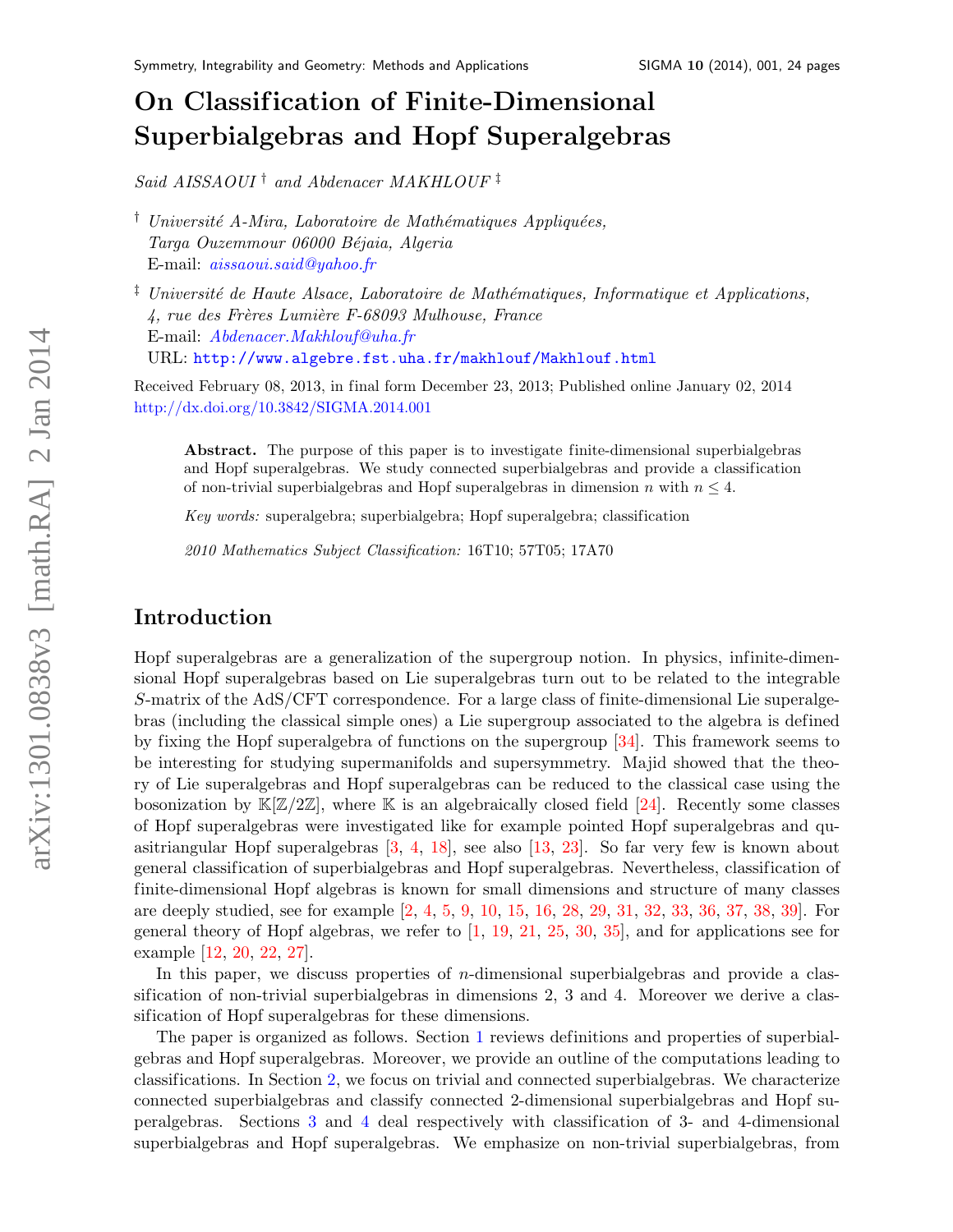which we derive the non-trivial Hopf superalgebras. To this end, we establish classification of 3-dimensional superalgebras and use the 4-dimensional classification due to Armour, Chen and  $\text{Zhang}$  [\[7\]](#page-22-18).

Throughout this paper, we work over K, an algebraically closed field of characteristic zero. Unless otherwise specified, we will denote the multiplication by  $\mu$  or  $\cdot$ , and the unit element by  $\eta(1) = e_1 = e_1^0 = 1$ . For simplicity, we will use just product (or multiplication), unit, counit and coproduct (or comultiplication) in the sense of even morphism (i.e. we will drop the suffix 'super'). We also would like to mention that in the last section, most of the results are obtained by using the computer algebra system Mathematica. The program we have used is available.

## <span id="page-1-0"></span>1 Definitions of superbialgebras and Hopf superalgebras

In this section, we summarize definitions and properties of superbialgebras and Hopf superalgebras. For more details, we refer to [\[3,](#page-22-1) [18\]](#page-22-3).

A superspace A is a K-vector space endowed with a  $\mathbb{Z}/2\mathbb{Z}$ -grading, in other words, it writes as a direct sum of two vector spaces  $A = A_0 \oplus A_1$  such as  $A_0$  is the even part and  $A_1$  is the odd part. Elements of  $A_0$  (resp.  $A_1$ ) are called *even homogeneous* (resp. *odd homogeneous*). If  $a \in A_0$ , we set  $|a| = \deg(a) = 0$  and if  $a \in A_1$ ,  $|a| = \deg(a) = 1$ . Notice that some authors denote the dimension of A by i|j, such that  $i = n_0$  and  $j = n_1$ , where  $n_0 = \dim A_0$  and  $n_1 = \dim A_1$ . But in this paper we preserve this notation for the superalgebra obtained by the ith algebra. Notice that the following definitions could be described in a symmetric category of superspaces.

**Definition 1.1.** A superalgebra is a triple  $(A, \mu, \eta)$  where A is a superspace,  $\mu : A \otimes A \rightarrow A$ (multiplication) and  $\eta : \mathbb{K} \to A$  (unit) are two superspace morphisms satisfying

<span id="page-1-4"></span>
$$
\mu \circ (\mu \otimes id_A) = \mu \circ (id_A \otimes \mu) \qquad \text{(associativity)},\tag{1.1}
$$

<span id="page-1-5"></span>
$$
\mu \circ \eta \otimes id_A = \mu \circ id_A \otimes \eta \qquad \text{(unity)}.\tag{1.2}
$$

A superalgebra A is called *commutative* if the multiplication satisfies  $\mu \circ \tau = \mu$  where  $\tau$  is a superflip. In other words, for all homogeneous elements  $a, b \in A$ ,  $\mu(a \otimes b) = (-1)^{|a||b|} \mu(b \otimes a)$ .

Let  $(A, \mu_A, \eta_A)$ ,  $(B, \mu_B, \eta_B)$  be two superalgebras. A map  $f : A \rightarrow B$  is a superalgebra morphism if it is a superspace morphism satisfying

<span id="page-1-3"></span>
$$
f \circ \mu_A = \mu_B \circ f \otimes f \qquad \text{and} \qquad f \circ \eta_A = \eta_B. \tag{1.3}
$$

**Definition 1.2.** A supercoalgebra is a triple  $(C, \Delta, \varepsilon)$  where C is a superspace such that  $\Delta: C \to$  $C \otimes C$  (comultiplication or coproduct) and  $\varepsilon : C \to \mathbb{K}$  (counit) are two superspace morphisms satisfying

<span id="page-1-1"></span>
$$
(\Delta \otimes id_C) \circ \Delta = (id_C \otimes \Delta) \circ \Delta \qquad \text{(coassociativity)},\tag{1.4}
$$

<span id="page-1-2"></span>
$$
(\varepsilon \otimes id_C) \circ \Delta = (id_C \otimes \varepsilon) \circ \Delta \qquad \text{(county)}.
$$
\n
$$
(1.5)
$$

We use the Sweedleer's notation for the coproduct, we set for all  $x \in C$ 

$$
\Delta(x) = \sum_{(x)} x^{(1)} \otimes x^{(2)}, \qquad (\text{id} \otimes \Delta) \circ \Delta(x) = (\Delta \otimes \text{id}) \circ \Delta(x) = \sum_{(x)} x^{(1)} \otimes x^{(2)} \otimes x^{(3)}.
$$

A supercoalgebra C is said to be *cocommutative* if the comultiplication satisfies  $\Delta = \tau \circ \Delta$ , where  $\tau$  is the superflip, that is

$$
\forall x \in C, \qquad \Delta(x) = \sum_{(x)} x^{(1)} \otimes x^{(2)} = \sum_{(x)} (-1)^{|x^{(1)}||x^{(2)}|} x^{(2)} \otimes x^{(1)}.
$$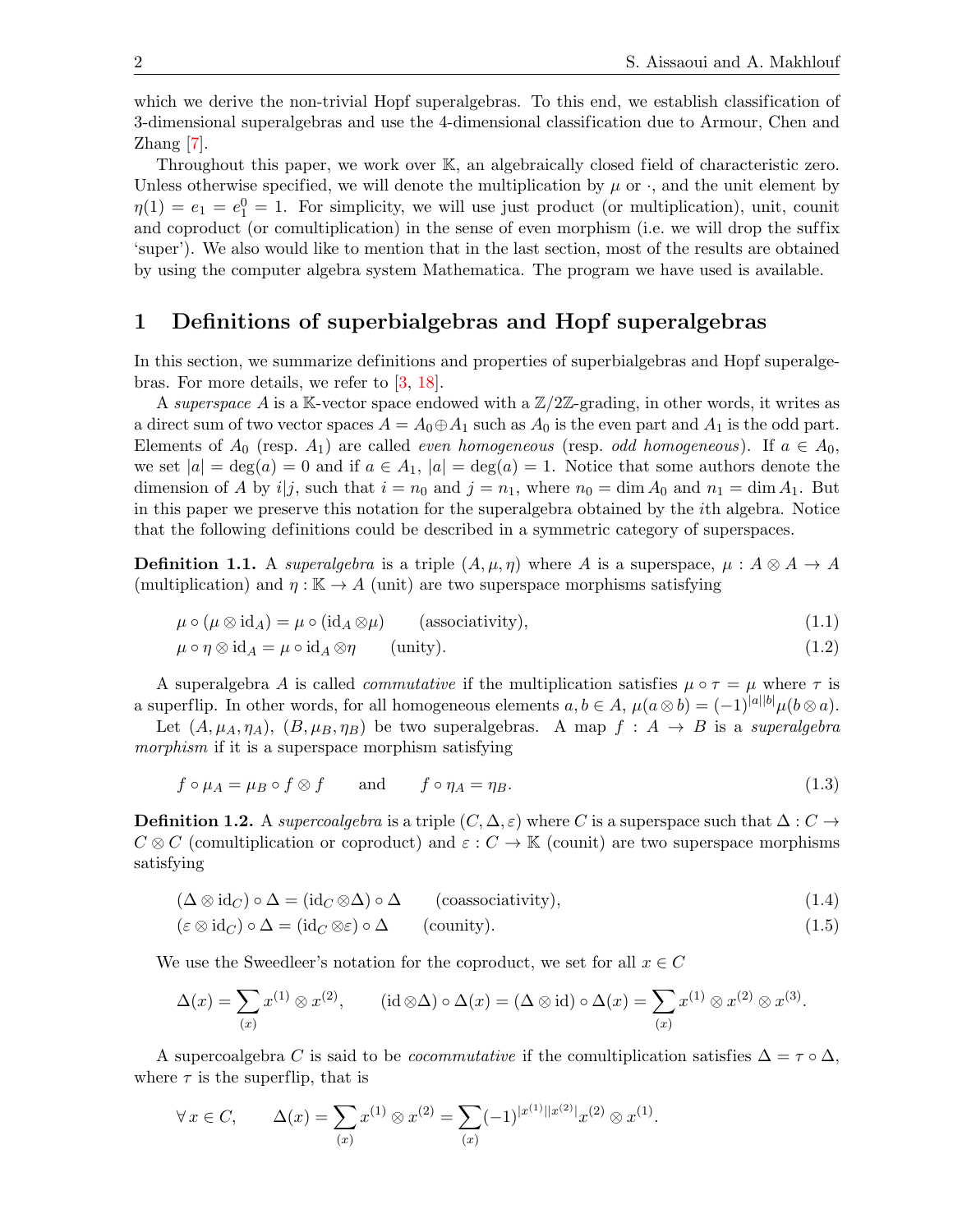Let  $(A, \Delta_A, \varepsilon_A), (B, \Delta_B, \varepsilon_B)$  be two supercoalgebras. The map  $f : (A, \Delta_A, \varepsilon_A) \to (B, \Delta_B, \varepsilon_B)$ is a supercoalgebra morphism if it is a superspace morphism and satisfies

<span id="page-2-1"></span>
$$
f \otimes f \circ \Delta_A = \Delta_B \circ f \qquad \text{and} \qquad \varepsilon_B \circ f = \varepsilon_A. \tag{1.6}
$$

Now, we consider a superbialgebra structure which is obtained by combining superalgebras and supercoalgebras. Moreover, if a superbialgebra has an anti-superbialgebra morphism satisfying some condition, it is called a Hopf superalgebra.

**Definition 1.3.** A superbialgebra is a tuple  $(A, \mu, \eta, \Delta, \varepsilon)$ , where  $(A, \mu, \eta)$  is a superalgebra and  $(A, \Delta, \varepsilon)$  is a supercoalgebra such that one of these two equivalent compatibility conditions hold:

- 1)  $\Delta: A \to A \otimes A$  and  $\varepsilon: A \to \mathbb{K}$  are superalgebra morphisms,
- 2)  $\mu: A \otimes A \rightarrow A$  and  $\eta: \mathbb{K} \rightarrow A$  are supercoalgebra morphisms.

In other words,  $\Delta$  (resp.  $\varepsilon$ ) satisfies the following compatibility condition

<span id="page-2-0"></span>
$$
\Delta \circ \mu = (\mu \otimes \mu) \circ (\mathrm{id}_A \otimes \tau \otimes \mathrm{id}_A) \circ (\Delta \otimes \Delta), \qquad \Delta \circ \eta = \eta \otimes \eta \tag{1.7}
$$
  
(resp.  $\varepsilon \circ \mu = \mu_{\mathbb{K}} \circ (\varepsilon \otimes \varepsilon), \quad \varepsilon \circ \eta = \mathrm{id}_{\mathbb{K}}),$ 

where  $\mu_{\mathbb{K}}$  is the multiplication of  $\mathbb{K}$ .

The last condition in [\(1.7\)](#page-2-0) says that the unit  $1 = e_1^0 = \eta(1)$  of the superbialgebra is a grouplike element  $\Delta(1) = 1 \otimes 1$ .

**Remark 1.4.** Note that if  $(A = A_0 \oplus A_1, \mu, \eta, \Delta, \varepsilon)$  is a superbialgebra with  $\eta(1) = 1$ , a unit element, then we have

$$
\varepsilon(A_1) = 0
$$
 and  $\varepsilon(1) = 1$ .

Indeed, if  $\varepsilon : A \longrightarrow \mathbb{K}$  is a superspace morphism and K is a superspace whose odd part is 0, then  $\varepsilon$  sends the odd part of A to odd part of K which is 0. For the second assertion, if A is a superbialgebra then  $\varepsilon$  is a superalgebra morphism and it sends the unit element of A to unit element of K.

If A and B are two superbialgebras over K, we shall call a superspace morphism  $f : A \rightarrow B$ a superbialgebra morphism if it is both a superalgebra morphism and a supercoalgebra morphism.

**Definition 1.5.** A *Hopf superalgebra* is a superbialgebra admitting an antipode, that is a superspace morphism  $S: A \to A$  which satisfies the following condition:

<span id="page-2-2"></span>
$$
\mu \circ (S \otimes id_A) \circ \Delta = \mu \circ (id_A \otimes S) \circ \Delta = \eta \circ \varepsilon. \tag{1.8}
$$

A Hopf superalgebra is given by a tuple  $H = (A, \mu, \eta, \Delta, \varepsilon, S)$ .

Let  $(A, \mu, \eta, \Delta, \varepsilon, S)$  be a Hopf superalgebra and S its antipode. Then we have the following properties:

- 1)  $S \circ \mu = \mu \circ \tau \circ (S \otimes S)$ ;
- 2)  $S \circ \eta = \eta$ ;
- 3)  $\varepsilon \circ S = \varepsilon$ ;
- 4)  $\tau \circ (S \otimes S) \circ \Delta = \Delta \circ S;$
- 5) if A is commutative or cocommutative then  $S \circ S = id$  where id :  $A \longrightarrow A$  is the identity morphism;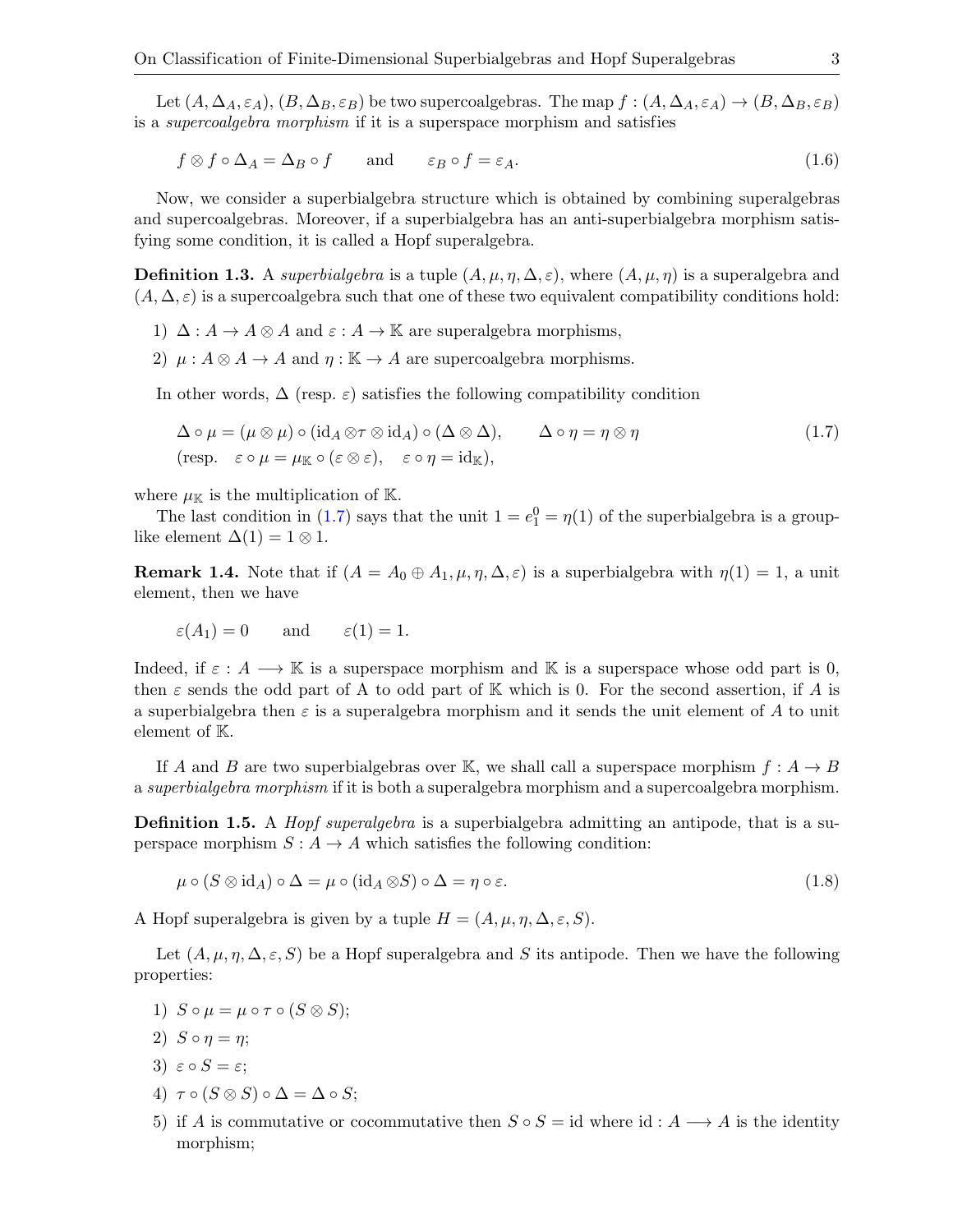- 6) if the antipode S of the Hopf superalgebra A, with  $\Delta$  as comultiplication, is bijective then A is also a Hopf superalgebra, with the opposite comultiplication  $\Delta' = \tau \circ \Delta$  and the opposite antipode  $S^{\tilde{}} = S^{-1}$ ;
- 7) all finite-dimensional Hopf superalgebras possess bijective antipodes.

**Remark 1.6.** Some superalgebras do not carry a superbialgebra structure. For example  $A =$  $M_2(\mathbb{K})$  is a superalgebra with matrix multiplication and such that the even part is  $A_0 =$  $\mathbb{K}e_1^0 \oplus \mathbb{K}e_2^0$  and the odd part is  $A_1 = \mathbb{K}e_1^1 \oplus \mathbb{K}e_2^1$ , where

$$
e_1^0 = \begin{pmatrix} 1 & 0 \\ 0 & 1 \end{pmatrix}, \qquad e_2^0 = \begin{pmatrix} 1 & 0 \\ 0 & 0 \end{pmatrix}, \qquad e_1^1 = \begin{pmatrix} 0 & 1 \\ 0 & 0 \end{pmatrix}, \qquad e_2^1 = \begin{pmatrix} 0 & 0 \\ 1 & 0 \end{pmatrix}.
$$

Indeed, the compatibility condition between the counit  $\varepsilon$  and the product  $\varepsilon(\mu(x\otimes y)) = \varepsilon(x)\varepsilon(y)$ isn't always satisfied, since in one hand we have  $\varepsilon(\mu(e_1^1 \otimes e_2^1)) = \varepsilon(e_2^0) = 0$ , because  $\varepsilon(e_2^1) =$  $\varepsilon(e_1^1) = 0$ , and in the other hand  $\varepsilon(\mu(e_2^1 \otimes e_1^1)) = \varepsilon(e_1^0 - e_2^0) = 0$ . Then  $\varepsilon(e_2^0) = 1$ , which leads to a contradiction.

In Sections [3](#page-5-0) and [4,](#page-8-0) we aim to classify *n*-dimensional non-trivial superbialgebras (resp. Hopf superalgebras), for  $n = 3$  and  $n = 4$ . An *n*-dimensional superbialgebra (resp. a Hopf superalgebra) is identified to its structure constants with respect to a fixed basis. It turns out that the axioms of superbialgebra structure translate to a system of polynomial equations that define the algebraic variety of *n*-dimensional superbialgebras which is embedded into  $\mathbb{K}^{2n_0^3 + 6n_0n_1^2 + n_0 - 1}$ . The classification requires to solve this algebraic system. The calculations are handled using a computer algebra system. We include in the following an outline of the computation.

- 1. We provide a list of non-trivial *n*-dimensional superalgebras:
	- For  $n = 2$ , the list is taken from [\[14,](#page-22-19) [17\]](#page-22-20).
	- For  $n = 3$ , the list is given in Propositions [3.2](#page-6-0) and [3.3.](#page-6-1)
	- For  $n = 4$ , the list is taken from [\[6\]](#page-22-21).
- 2. Fix a superalgebra A and compute the supercoalgebra's structure constants  $\{D_{(i,s),(j,t)}^k\}$ and  $\{\xi_i^0\}$ , where

$$
\Delta(e_i^l) = \sum_{s=0}^l \sum_{j=1}^{n_s} \sum_{k=1}^{n_t} D_{(i,l)}^{(j,s)(k)} e_j^s \otimes e_k^t
$$

with  $t = (l + s) \mod [2]$  and

$$
\varepsilon(e_i^l) = \begin{cases} \xi_i^0 & \text{if} \quad l = 0 \quad \text{and} \quad i \neq 1, \\ 0 & \text{if} \quad l = 1, \\ 1 & \text{if} \quad l = 0 \quad \text{and} \quad i = 1 \end{cases}
$$

with respect to bases  $\{e_i^0\}_{i=1,\dots,n_0}$  and  $\{e_i^1\}_{i=1,\dots,n_1}$  of  $A_0$  and  $A_1$ , respectively. Supercoalgebra structures on A making it a superbialgebra are in one-to-one correspondence with solutions of the system corresponding to  $(1.4)$ ,  $(1.5)$ ,  $(1.7)$ .

- 3. Obtained in (2) is a family  $\{A_i\}_{i\in I}$  of superalgebras whose underlying superalgebra is A. We sort them into isomorphism classes. Two superbialgebras, given by their structure constants, are isomorphic if there exist matrices  $(T_{(i,0)}^k, T_{(i,1)}^k)_{i,k}$  defining a superbialgebra morphism with respect to the basis, that is satisfying  $\det(T_{(i,0)}^k) \det(T_{(i,1)}^k) \neq 0$  and  $(1.3)$ – $(1.6)$ .
- 4. For each representative of isomorphism classes, determine whether it admits an antipode or not. It follows from existence or not of structure constants  $\lambda^k_{(i,s)}$ , of a morphism S,

$$
S(e_i^s) = \sum_{k=1}^{n_s} \lambda_{(i,s)}^k e_k^s
$$
, satisfying (1.8).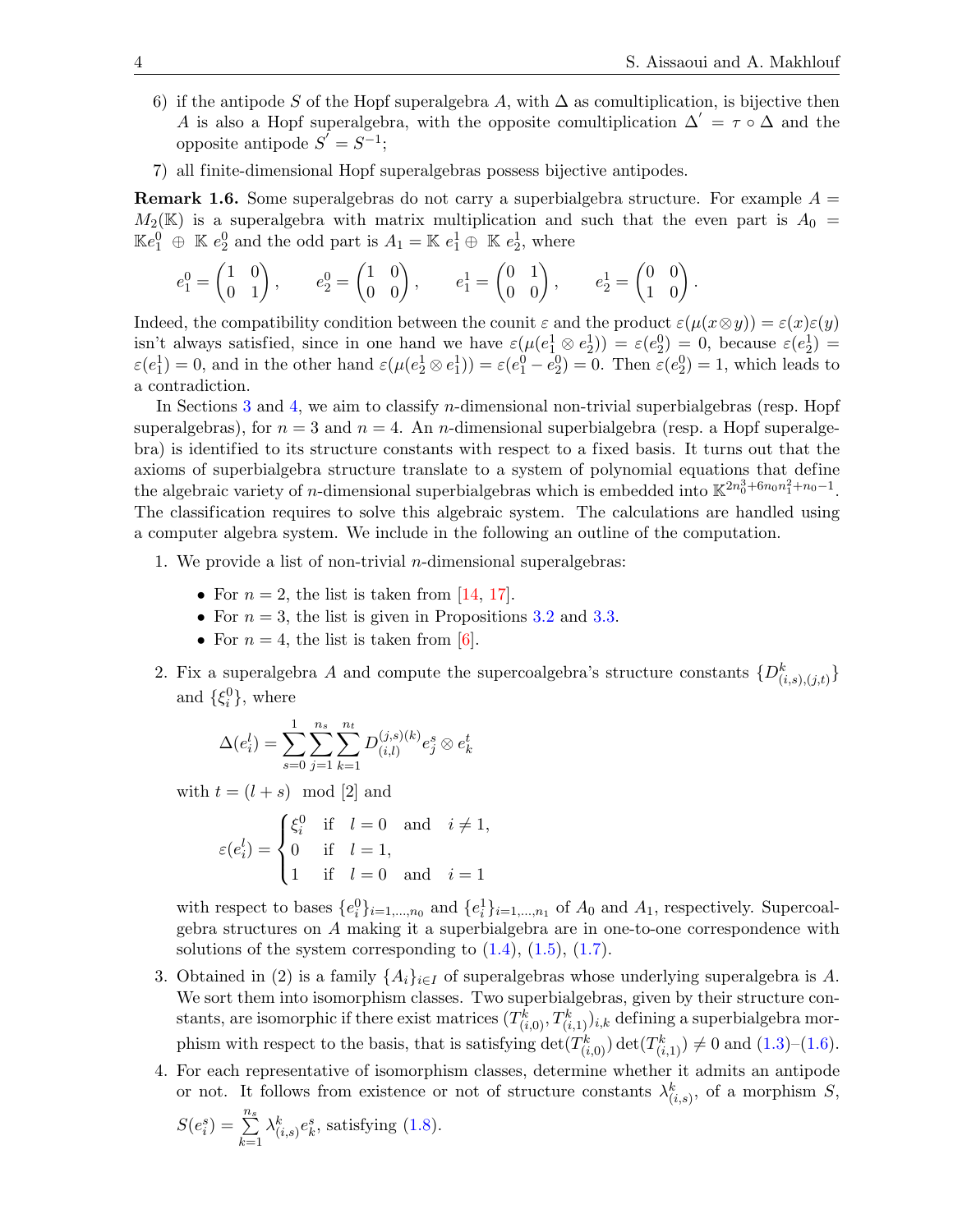### <span id="page-4-0"></span>2 Trivial and connected superbialgebras

We describe in this section some properties of connected superbialgebras, which are superbialgebras with 1-dimensional even part and trivial superbialgebras, which are superbialgebras with trivial odd part.

#### 2.1 Trivial superbialgebras

We have the following obvious result.

Proposition 2.1. Every finite-dimensional bialgebra (resp. Hopf algebra) is a superbialgebra (resp. Hopf superalgebra), whose odd part is reduced to  $\{0\}$ . This superbialgebra (resp. Hopf superalgebra) is called trivial superbialgebra (resp. trivial Hopf superalgebra).

The algebraic classification of Hopf algebra were investigated by many authors. Hopf algebras of prime dimensions were classified in  $[39]$ . We refer to  $[37, 38]$  $[37, 38]$  $[37, 38]$  for the classification of finitedimensional Hopf algebras up to dimension 11, see also [\[26\]](#page-23-14). Semisimple Hopf algebras of dimension 12 were given in [\[16\]](#page-22-11) and complete classification of dimension 12 provided in [\[32\]](#page-23-4). See  $[8]$  for dimension 14 and  $[11]$  for dimension 20. The minimal dimension where the problem is unsolved is 24. For the classification of 2 and 3-dimensional bialgebras, we refer to  $[14]$ . They are based on Gabriel's result of 2 and 3-dimensional algebras [\[17\]](#page-22-20). Classification of 4-dimensional superbialgebras will be given in a forthcoming paper.

#### 2.2 Connected superbialgebras

In the following we consider connected superbialgebras whose even part are isomorphic to K. The notions of a connected superalgebra, supercoalgebra and Hopf superalgebra are defined in the same way.

<span id="page-4-1"></span>**Lemma 2.2.** Let  $A = A_0 \oplus A_1$  be an  $(n+1)$ -dimensional connected superspace. If  $(A, \mu, \eta, \Delta, \varepsilon)$ is a superbialgebra with  $1 = \eta(1)$ , then we have

- 1)  $\mu(x \otimes y) = \mu(y \otimes x) = 0, \forall x, y \in A_1$
- 2)  $\Delta(x) = 1 \otimes x + x \otimes 1$ ,  $\forall x \in A_1$ .

**Proof.** Let  $(x_1, x_2, \ldots, x_n)$  be a basis of  $A_1$ , and set  $\mu(x_i \otimes x_j) = \alpha_{ij} 1$ ,  $\Delta(x_i) = \sum_{i=1}^{n}$  $_{k=1}$  $(\lambda_{k1}x_k\otimes$  $1 + \lambda_{1k} 1 \otimes x_k$ , with  $\alpha_{ij}, \lambda_{1j}, \lambda_{j1} \in \mathbb{K}, \forall i, j \in \{1, \ldots, n\}.$ 

- The compatibility of the counit and the multiplication  $\varepsilon(\mu(x_i \otimes x_j)) = \varepsilon(x_i)\varepsilon(x_j)$  and the fact that  $\varepsilon(x_i) = 0, \forall i \in \{1, ..., n\}$ , show that  $\alpha_{ij} = 0, \forall i, j \in \{1, ..., n\}$ . Then we have  $\mu(x_i \otimes x_j) = \mu(x_j \otimes x_i) = 0, \forall i, j \in \{1, ..., n\}.$
- The compatibility of the counit and the following condition:

$$
(\varepsilon \otimes id)(\Delta(x_i)) = (id \otimes \varepsilon)(\Delta(x_i)) = x_i, \quad \forall i \in \{1, \ldots, n\},
$$

lead to  $(\varepsilon \otimes id)(\Delta(x_i)) = \sum_{i=1}^{n}$  $k=1$  $(\lambda_{k1}\varepsilon(x_k)\otimes 1 + \lambda_{1k}\varepsilon(1)\otimes x_k) = \sum_{k=1}^n$  $_{k=1}$  $\lambda_{1k}x_k=x_i$  and  $(\mathrm{id} \otimes \varepsilon)(\Delta(x_i)) = \sum_{i=1}^n$  $(\lambda_{k1}x_k \otimes \varepsilon(1) + \lambda_{1k}1 \otimes \varepsilon(x_k)) = \sum_{k=1}^n$ 

$$
(\mathrm{id}\otimes\varepsilon)(\Delta(x_i))=\sum_{k=1}(\lambda_{k1}x_k\otimes\varepsilon(1)+\lambda_{1k}1\otimes\varepsilon(x_k))=\sum_{k=1}\lambda_{k1}x_k=x_i.
$$

Then  $\lambda_{1k} = \lambda_{k1} = 0$ ,  $\forall k \in \{1, \ldots, n\} \setminus \{i\}$  and  $\lambda_{1i} = \lambda_{i1} = 1$ . So

$$
\Delta(x_i) = x_i \otimes 1 + 1 \otimes x_i, \qquad \forall \, i \in \{1, \ldots, n\}.
$$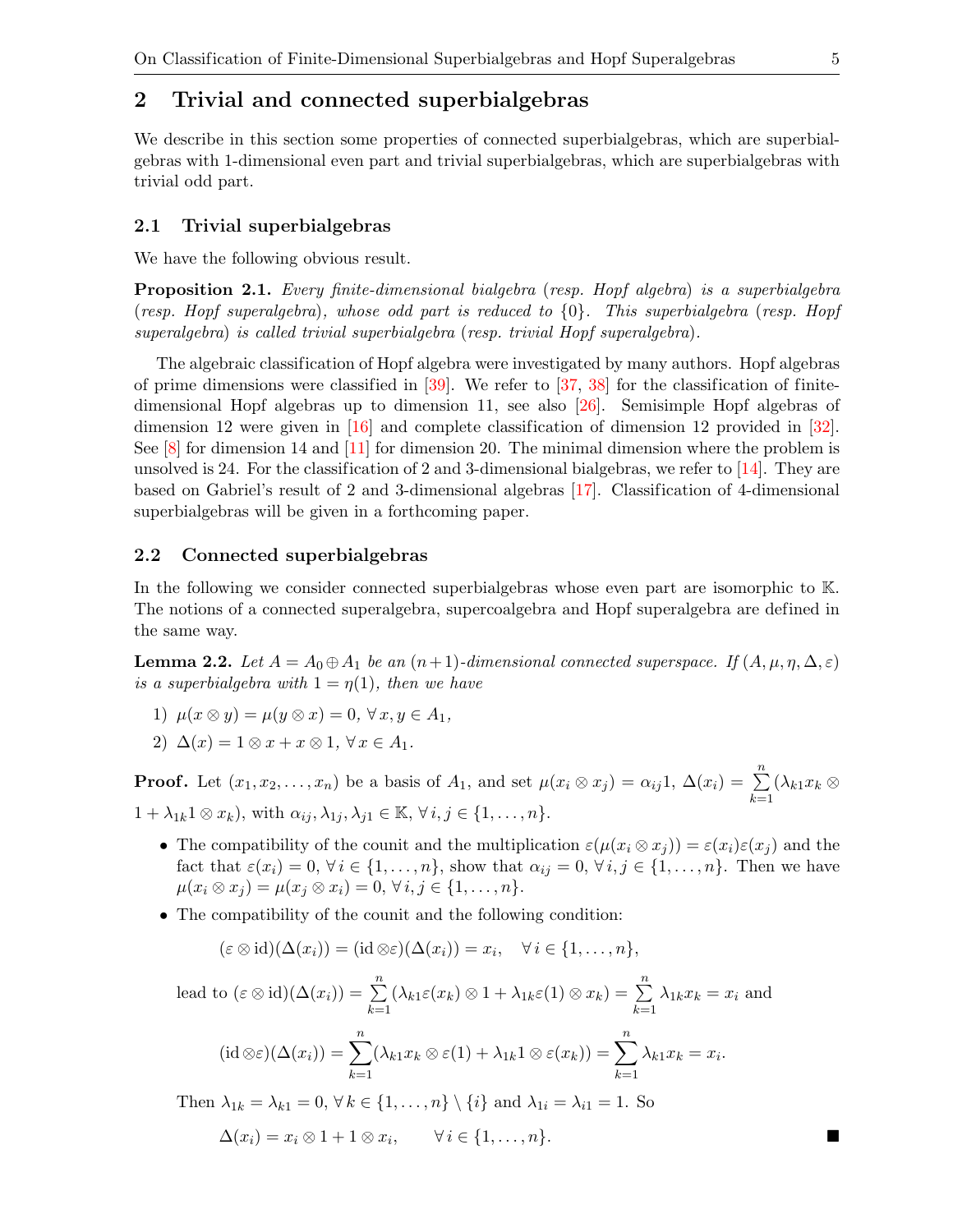Notice that the first assertion of this lemma is just Proposition 2.11 in [\[6\]](#page-22-21) for which the proof is dif ferent.

<span id="page-5-1"></span>**Theorem 2.3.** An n-dimensional connected superbialgebra exists only when  $n < 3$ .

**Proof.** Let  $A = A_0 \oplus A_1$  be a superalgebra with multiplication  $\mu$  and unit 1. Assume  $A_0 = \mathbb{K}1$ ,  $\dim A_1 = n - 1$  and  $(x_1, x_2, \ldots, x_{n-1})$  be a basis of  $A_1$ .

According to Lemma [2.2,](#page-4-1)  $\Delta(x_i) = 1 \otimes x_i + x_i \otimes 1$ . Compatibility condition leads in one hand to  $\Delta(\mu(x_i \otimes x_j)) = 0$ , and in the other hand to

$$
\mu \otimes \mu \circ \tau(\Delta(x_i) \otimes \Delta(x_j)) = \mu \otimes \mu \circ \tau((1 \otimes x_i + x_i \otimes 1) \otimes (1 \otimes x_j + x_j \otimes 1))
$$
  
=  $\mu \otimes \mu \circ \tau(x_i \otimes 1 \otimes x_j \otimes 1 + x_i \otimes 1 \otimes 1 \otimes x_j + 1 \otimes x_i \otimes x_j \otimes 1 + 1 \otimes x_i \otimes 1 \otimes x_j)$   
=  $x_i \otimes x_j - x_j \otimes x_i$ ,  $\forall i, j \in \{1, ..., n-1\}.$ 

Since  $x_i \otimes x_j - x_j \otimes x_i \neq 0$ ,  $\forall i \neq j$ , therefore, the compatibility condition is satisfied only if  $n = 2$ .

A 2-dimensional superbialgebra is either trivial or connected. For trivial 2-dimensional bialgebras, we refer to  $[14]$ . In the following, we provide connected 2-dimensional superbialgebras and Hopf superalgebras classification.

Let  $(A, \mu, \eta, \Delta, \varepsilon)$  be a 2-dimensional connected superbialgebra. We set  $A_0 = \mathbb{K}$ ,  $A_1 =$ span $\{x\}$  and  $\eta(1) = 1$  its unit element.

Proposition 2.4. Every 2-dimensional connected superbialgebra is isomorphic to 2-dimensional connected superbialgebra  $\mathbb{K}[x]/(x^2)$  with  $\deg(x) = 1$  and defined by  $\Delta(x) = 1 \otimes x + x \otimes 1$ .

Moreover, it carries a Hopf superalgebra structure with an antipode S defined by  $S(1) = 1$ and  $S(x) = -x$ .

**Proof.** The multiplication, the comultiplication and the counit are defined according to Lem-ma [2.2](#page-4-1) and with this extra product, coproduct and counit  $x \cdot x = \alpha 1$ ,  $\Delta(x) = \beta 1 \otimes x + \gamma x \otimes 1$ , where  $\alpha, \beta, \gamma \in \mathbb{K}$ . Solving the system corresponding to conditions [\(1.1\)](#page-1-4), [\(1.2\)](#page-1-5), with respect to structure constants  $\alpha$ ,  $\beta$ ,  $\gamma$ , leads to the result. For the second assertion, we assume that the antipode S is defined as,  $S(1) = 1$ ,  $S(x) = \lambda x$ , with  $\lambda \in \mathbb{K}$ . Applying the identity [\(1.8\)](#page-2-2) to x, we obtain only one non trivial 2-dimensional Hopf superalgebra associated to connected 2 dimensional superbialgebra defined above. The antipode is defined as  $S(1) = 1$ ,  $S(x) = -x$ .

Let  $f : A \longrightarrow A$  be a superalgebra homomorphism, this means that f is an even linear map, satisfying  $f(1) = 1$  and  $f \circ \mu = \mu \circ f \otimes f$ . Let us set  $f(x) = \alpha x$ , where  $\alpha \in \mathbb{K} \setminus \{0\}$ . A direct calculation shows that  $f \circ \mu = \mu \circ f \otimes f$  is satisfied for any  $\alpha \neq 0$ . Therefore, the automorphism group of the 2-dimensional superbialgebra is the infinite group

$$
\left\{ \begin{pmatrix} 1 & 0 \\ 0 & \alpha \end{pmatrix}, \text{ with } \alpha \in \mathbb{K} \setminus \{0\} \right\}.
$$

## <span id="page-5-0"></span>3 Classif ication of 3-dimensional superbialgebras and Hopf superalgebras

In dimension 3, there are three cases for  $n_0 = \dim A_0$ . If  $n_0 = 1$ , we have connected superbialge-bras which are covered by Proposition [2.3.](#page-5-1) If  $n_0 = 3$ , we have trivial superbialgebras for which we refer to  $\left[14\right]$  for the classification of 3-dimensional bialgebras. It remains to study the case  $n_0 = 2.$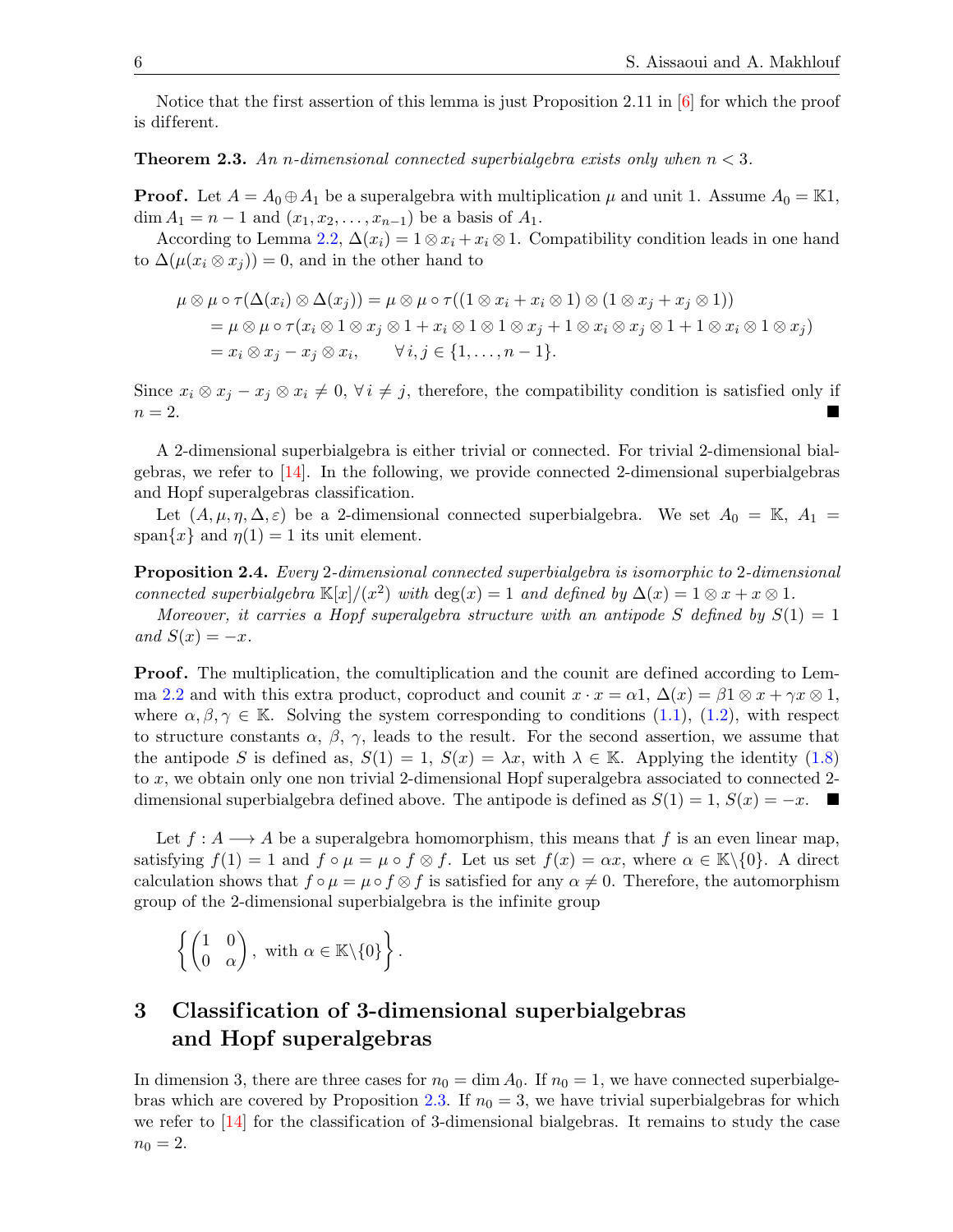#### 3.1 Superalgebras

Let  $(A, \mu, \eta, \Delta, \varepsilon)$  be a 3-dimensional superbialgebra such that  $A = A_0 \oplus A_1$  and  $\dim A_0 = 2$ . Let  $\{1, x, y\}$  be a basis of A, such that  $\{1, x\}$  generates the even part  $A_0$  and  $\{y\}$  generates the odd part  $A_1$ . Assume that  $\eta(1) = 1$ .

We recall here the classification of 2-dimensional algebras.

<span id="page-6-2"></span>**Proposition 3.1** ([\[14,](#page-22-19) [17\]](#page-22-20)). There are, up to isomorphism, two 2-dimensional algebras  $A_1 =$  $\mathbb{K}[x]/(x^2)$  and  $A_2 = \mathbb{K}[x]/(x^2 - x)$ .

Since the even part of a superalgebra is an algebra, we fix the even part multiplication to be one of the two 2-dimensional algebras, recalled in Proposition [3.1.](#page-6-2) We denote by  $\mu_{i,j}$  the  $j<sup>th</sup>$  multiplication obtained by extending the multiplication  $\mu_i$  of a 2-dimensional algebra to the multiplication of a 3-dimensional superalgebra. We consider first the algebra  $A_1$ .

<span id="page-6-0"></span>**Proposition 3.2.** Every non-trivial 3-dimensional superalgebra, where the even part is the 2-dimensional algebra  $A_1$  is isomorphic to one of the following pairwise nonisomorphic 3-dimensional superalgebras  $A_{1|1} = \mathbb{K}[x, y]/(x^2, y^2, xy)$  and  $A_{1|2} = \mathbb{K}[x, y]/(x^2, y^2 - x, xy)$ , where  $deg(x) = 0$  and  $deg(y) = 1$ .

Proof. We set

 $x \cdot y = \alpha y$ ,  $y \cdot x = \beta y$ ,  $y \cdot y = \gamma e_1^0 + \sigma x$ , with  $\alpha, \beta, \gamma, \sigma \in \mathbb{K}$ .

We have  $x \cdot (y \cdot y) = \gamma x$ ,  $(x \cdot y) \cdot y = \alpha \gamma e_1^0 + \alpha \sigma x$ ,  $(y \cdot y) \cdot x = \gamma x$  and  $y \cdot (y \cdot x) = \beta \gamma e_1^0 + \beta \sigma x$ .

According to associativity and by identification, we obtain  $\alpha\gamma = 0$ ,  $\alpha\sigma = \gamma$ ,  $\beta\gamma = 0$ ,  $\beta\sigma = \gamma$ . Then  $\gamma = 0$  and  $y \cdot y = \sigma x$ .

Moreover,  $x \cdot (x \cdot y) = (x \cdot x) \cdot y = 0$  and  $(y \cdot x) \cdot x = y \cdot (x \cdot x) = 0$  lead to  $\alpha = \beta = 0$ . Finally, it remains to fix  $\sigma$ .

If  $\sigma = 0$ , we obtain the superalgebra defined by  $A_{1|1}$ . If  $\sigma \neq 0$ , then we have the superalgebra which is given by the multiplication  $\mu_{\sigma}$  defined as  $\mu_{\sigma}(x \otimes x) = 0$ ,  $\mu_{\sigma}(y \otimes x) = 0$ ,  $\mu_{\sigma}(x \otimes y) = 0$ ,  $\mu_{\sigma}(y \otimes y) = \sigma x, \sigma \neq 0$ . It is isomorphic to  $A_{1|2}$  ( $\sigma = 1$ ).

For the second algebra  $A_2$ , we obtain three possible extensions as a 3-dimensional superalgebra.

<span id="page-6-1"></span>Proposition 3.3. Every non-trivial 3-dimensional superalgebra where the even part is the 2-dimensional algebra  $A_2$ , is isomorphic to one of the following pairwise nonisomorphic 3dimensional superalgebras  $A_{2|1} = \mathbb{K}[x, y]/(x^2 - x, y^2 - x, xy - y), A_{2|2} = \mathbb{K}\langle x, y \rangle/(x^2 - x, y^2, y)$  $xy - y, yx$ ) and  $A_{2|3} = \mathbb{K}[x, y]/(x^2 - x, y^2, xy - y)$ , where  $\deg(x) = 0$  and  $\deg(y) = 1$ .

**Proof.** By associativity conditions  $(x \cdot x) \cdot y = x \cdot (x \cdot y)$  and  $y \cdot (x \cdot x) = (y \cdot x) \cdot x$ , it follows that  $\alpha$  and  $\beta$  may have only values 0 or 1.

Similarly, conditions  $x \cdot (y \cdot y) = (x \cdot y) \cdot y$  and  $y \cdot (y \cdot x) = (y \cdot y) \cdot x$  lead to

<span id="page-6-3"></span>
$$
\alpha \gamma = 0, \qquad \alpha \sigma = \gamma + \sigma, \qquad \beta \gamma = 0, \qquad \beta \sigma = \gamma + \sigma. \tag{3.1}
$$

We discuss the two cases  $\gamma = 0$  and  $\gamma \neq 0$ .

1. If  $\gamma = 0$ , then the system [\(3.1\)](#page-6-3) reduces to  $\sigma (\alpha - 1) = 0$  and  $\sigma (\beta - 1) = 0$ . So, we deduce two subcases:

- a) If  $\sigma \neq 0$ , then  $\alpha = \beta = 1$ . We obtain superalgebras which are isomorphic to  $A_{2|1}$  ( $\sigma = 1$ ).
- b) If  $\sigma = 0$ , we study two cases  $\alpha = \beta$  and  $\alpha \neq \beta$ ,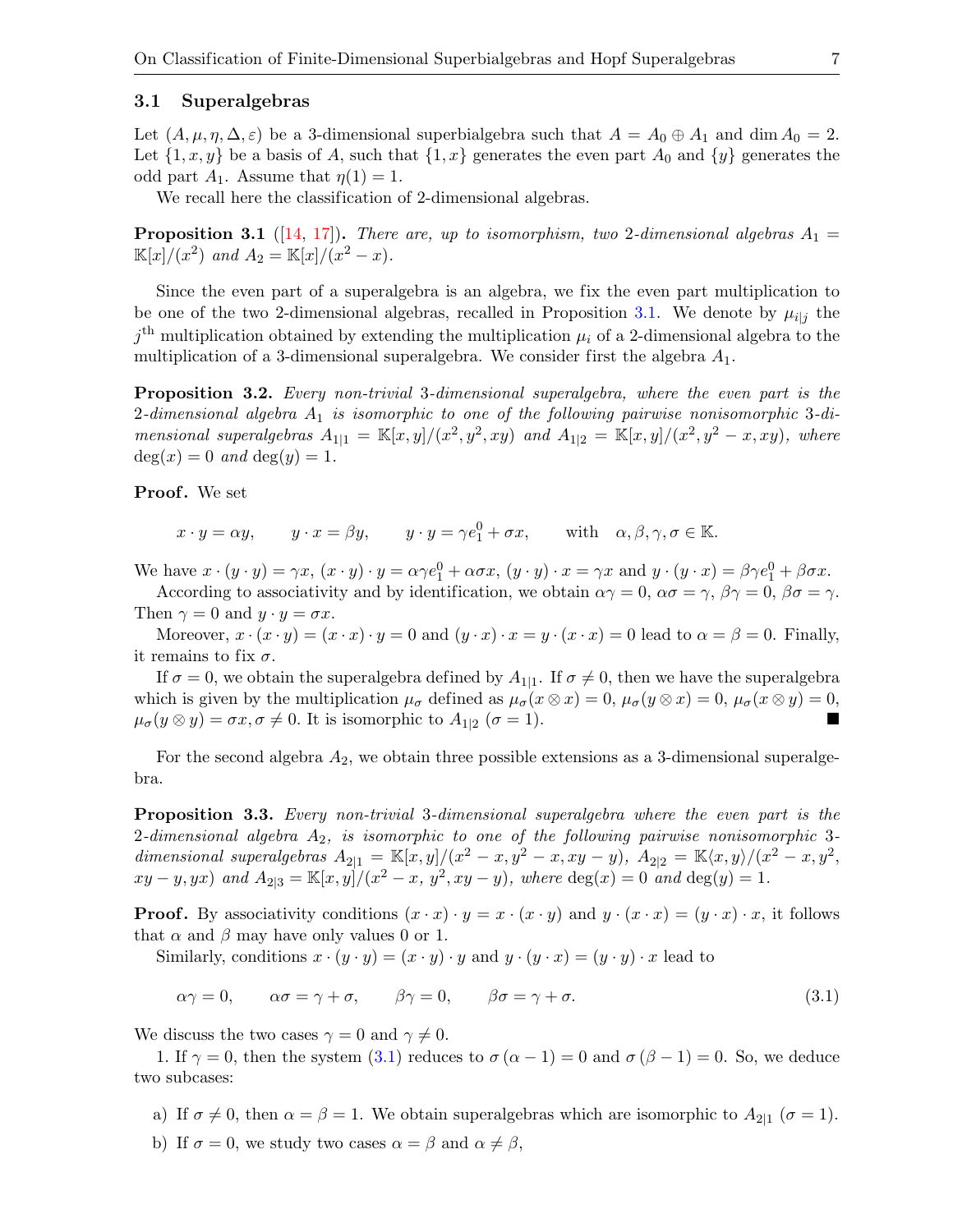- i) If  $\alpha = \beta$ , that means  $(\alpha, \beta) \in \{(0, 0), (1, 1)\}.$  Then, we obtain two superalgebras isomorphic to  $A_{2|3}$ .
- ii) If  $\alpha \neq \beta$ , that means  $(\alpha, \beta) \in \{(0, 1), (1, 0)\}.$  Then, we obtain superalgebras which are isomorphic to  $A_{2|2}$ .

2. If  $\gamma \neq 0$ . Then, the system [\(3.1\)](#page-6-3) reduces to  $\alpha = \beta = 0$  and  $\sigma = -\gamma$ . So, we have superalgebras with multiplications  $\mu_{\gamma}$  defined as

$$
\mu_{\gamma}(x \otimes x) = x, \qquad \mu_{\gamma}(y \otimes x) = 0, \qquad \mu_{\gamma}(x \otimes y) = 0, \qquad \mu_{\gamma}(y \otimes y) = \gamma (1 - x),
$$

which are isomorphic to the superalgebra  $A_{2|1}$ . .

#### 3.2 Superbialgebras and Hopf superalgebras

Now, we construct superbialgebra structures associated to the five superalgebras found above.

**Proposition 3.4.** There is no 3-dimensional superbialgebra, with  $\dim A_0 = 2$ , associated to superalgebras  $A_{1|1}$  and  $A_{1|2}$ .

**Proof.** Assume  $\Delta(x) = \alpha 1 \otimes 1 + \beta 1 \otimes x + \gamma x \otimes 1 + \sigma x \otimes x + \delta y \otimes y$  where  $\alpha, \beta, \gamma, \sigma, \delta \in \mathbb{K}$ . Since we have  $x^2 = 0$ , the compatibility condition  $\varepsilon(\mu(x \otimes x)) = \varepsilon(x)\varepsilon(x)$ , implies  $\varepsilon(x) = 0$ .

In one hand, the condition  $(\varepsilon \otimes id)(\Delta(x)) = (id \otimes \varepsilon)(\Delta(x)) = x$  implies that  $\alpha = 0$  and  $\beta = \gamma = 1$ . In the other hand, the compatibility condition  $\Delta \circ \mu(x \otimes x) = (\mu \otimes \mu) \circ (\mathrm{id} \otimes \tau \otimes \tau)$ id)  $\circ (\Delta \otimes \Delta)(x \otimes x) = 0$ , leads to  $\beta \gamma = 0$ . Therefore we have a contradiction.

In the sequel, we consider the superalgebra structures defined by  $\mu_{2|1}$ ,  $\mu_{2|2}$  and  $\mu_{2|3}$ . We denote by  $A_{i|j}^k$  the superbialgebra  $(A, \mu_{i|j}, \eta, \Delta_{i|j}^k, \varepsilon_{i|j}^k)$ . We have  $A^{\text{cop}} = (A, \mu, \eta, \Delta', \varepsilon)$  where  $\Delta' = \Delta \circ \tau$  and  $\tau$  is the superflip. By direct calculation, we obtain the following pairwise non-isomorphic superbialgebras. For all of them we have  $\Delta_{i|j}^k(1) = 1 \otimes 1$ .

For superalgebra  $A_{2|1}$ , we have

1)  $A_{2|1}^1$  with  $\Delta_{2|1}^1(x) = 1 \otimes x + x \otimes 1 - x \otimes x$ ,  $\Delta_{2|1}^1(y) = y \otimes 1 + x \otimes y - y \otimes x$ ,  $\varepsilon_{2|1}^1(x) = 0$ ;

2) 
$$
(A_{2|1}^1)^{\text{cop}}
$$
.

For superalgebra  $A_{2|2}$ , we have

1) 
$$
A_{2|2}^1
$$
 with  $\Delta_{2|2}^1(x) = 1 \otimes x + x \otimes 1 - x \otimes x$ ,  $\Delta_{2|2}^1(y) = 1 \otimes y + y \otimes 1 - y \otimes x - x \otimes y$ ,  $\varepsilon_{2|2}^1(x) = 0$ ;  
\n2)  $A_{2|2}^2$  with  $\Delta_{2|2}^2(x) = 1 \otimes x + x \otimes 1 - x \otimes x + y \otimes y$ ,  $\Delta_{2|2}^2(y) = 1 \otimes y + y \otimes 1 - y \otimes x - x \otimes y$ ,  
\n $\varepsilon_{2|2}^2(x) = 0$ ;  
\n3)  $A_{2|2}^3$  with  $\Delta_{2|2}^3(x) = x \otimes x$ ,  $\Delta_{2|2}^3(y) = y \otimes x + x \otimes y$ ,  $\varepsilon_{2|2}^3(x) = 1$ ;  
\n4)  $A_{2|2}^4$  with  $\Delta_{2|2}^4(x) = x \otimes x + y \otimes y$ ,  $\Delta_{2|2}^4(y) = y \otimes x + x \otimes y$ ,  $\varepsilon_{2|2}^4(x) = 1$ .  
\nFor superalgebra  $A_{2|3}$ , we have

1)  $A_{2|3}^1$  with  $\Delta_{2|3}^1(x) = 1 \otimes x + x \otimes 1 - x \otimes x$ ,  $\Delta_{2|3}^1(y) = 1 \otimes y + y \otimes 1 - x \otimes y - y \otimes x$ ,  $\varepsilon_{2|3}^1(x) = 0$ ; 2)  $A_{2|3}^2$  with  $\Delta_{2|3}^2(x) = 1 \otimes x + x \otimes 1 - x \otimes x$ ,  $\Delta_{2|3}^2(y) = 1 \otimes y + y \otimes 1 - x \otimes y$ ,  $\varepsilon_{2|3}^2(x) = 0$ ; 3)  $(A_{2|3}^2)^{\text{cop}};$ 

4) 
$$
A_{2|3}^4
$$
 with  $\Delta_{2|3}^4(x) = 1 \otimes x + x \otimes 1 - x \otimes x$ ,  $\Delta_{2|3}^4(y) = y \otimes 1 + 1 \otimes y$ ,  $\varepsilon_{2|3}^4(x) = 0$ ;

5)  $A_{2|3}^5$  with  $\Delta_{2|3}^5(x) = x \otimes x$ ,  $\Delta_{2|3}^5(y) = y \otimes x + x \otimes y$ ,  $\varepsilon_{2|3}^5(x) = 1$ .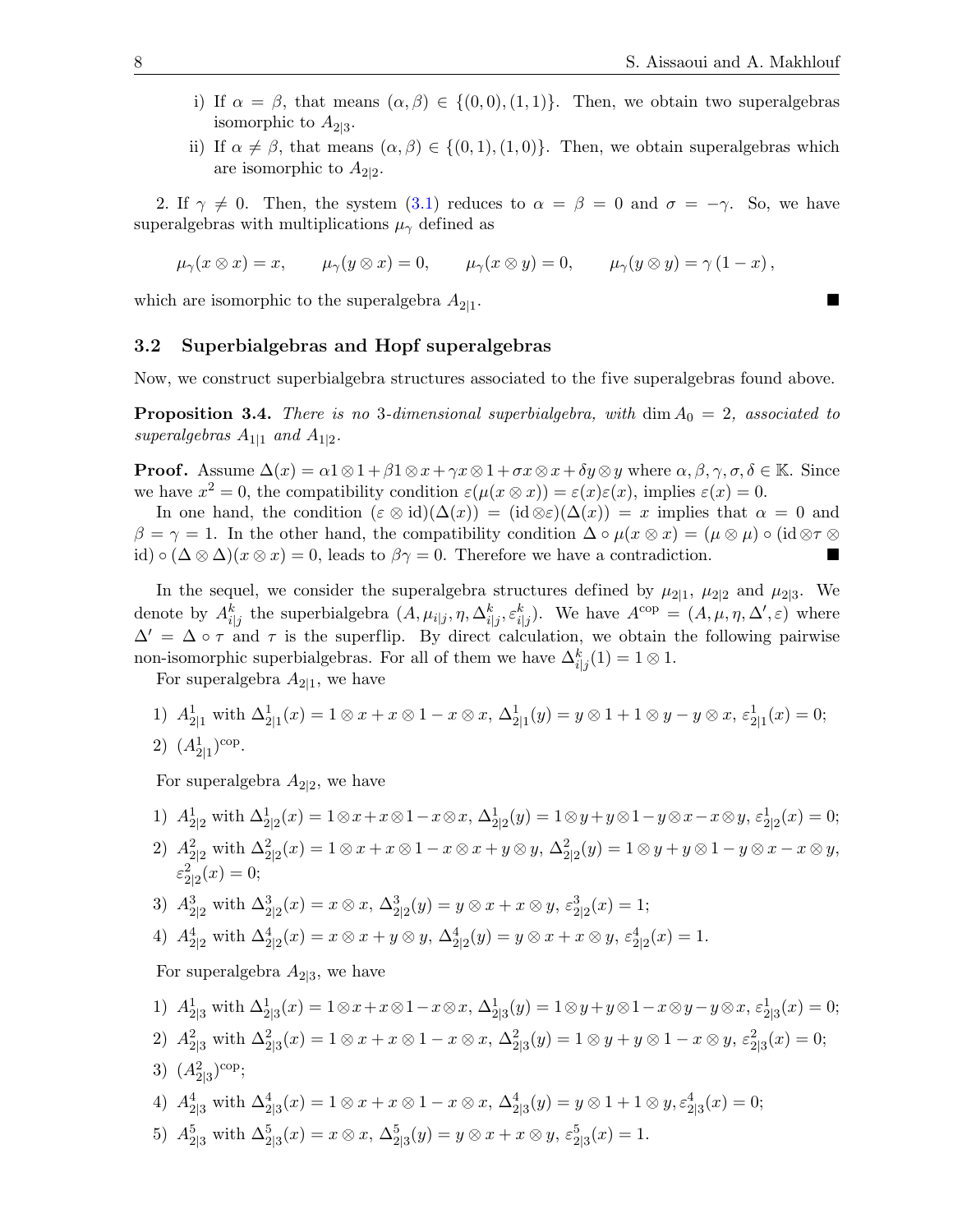**Theorem 3.5.** Every non-trivial 3-dimensional superbialgebra with  $\dim A_0 = 2$  is isomorphic to one of the following 3-dimensional pairwise non-isomorphic superbialgebras, which are defined above,

$$
A_{2|1}^1
$$
,  $(A_{2|1}^1)^{\text{cop}}$ ,  $A_{2|2}^k$   $(k = 1, ..., 4)$ ,  $A_{2|3}^1$ ,  $A_{2|3}^2$ ,  $(A_{2|3}^2)^{\text{cop}}$ ,  $A_{2|3}^4$ ,  $A_{2|3}^5$ .

Theorem 3.6. There is no non-trivial 3-dimensional Hopf superalgebra.

**Proof.** We check that no one of the superbialgebras may carry a structure of Hopf superalgebra. Let  $S$  be an antipode of one of the 3-dimensional superbialgebras defined above. Assume that

$$
S(1) = 1, \qquad S(x) = \lambda_1 1 + \lambda_2 x, \qquad S(y) = \lambda_3 y,
$$

and S satisfies the identity  $\mu \circ (S \otimes id) \circ \Delta = \mu \circ (id \otimes S) \circ \Delta = \eta \circ \varepsilon$ .

We apply the identity to  $x$  and study two cases.

**Case 1:**  $\varepsilon(x) = 0$ . For all 3-dimensional superalgebras in this case, we have

$$
\Delta(x) = 1 \otimes x + x \otimes 1 - x \otimes x + \alpha y \otimes y, \quad \text{such that} \quad \alpha = 0 \quad \text{or} \quad 1.
$$

In one hand, we have,

$$
\mu \circ (S \otimes id_A) \circ \Delta(x) = \mu \circ (1 \otimes x + x \otimes 1 - S(x) \otimes x + \alpha S(y) \otimes y)
$$
  
=  $x + (\lambda_1 x + \lambda_2 x) - \lambda_1 x - \lambda_2 x = \lambda_1 1 + (1 - \lambda_1)x$ .

In the other hand, we have  $\eta \circ \varepsilon(x) = 0$ . Therefore, we have a contradiction.

**Case 2:**  $\varepsilon(x) = 1$ . In this case,  $\Delta(x)$  must have the form

$$
\Delta(x) = x \otimes x + \alpha y \otimes y, \quad \text{such that} \quad \alpha = 0 \quad \text{or} \quad 1.
$$

Then, on one hand, we have,

$$
\mu \circ (S \otimes id_A) \circ \Delta(x) = \mu \circ (S(x) \otimes x + \alpha S(y) \otimes y) = (\lambda_1 + \lambda_2)x.
$$

On the other hand, we have  $\eta \circ \varepsilon(x) = 1$ . So we have a contradiction.

## <span id="page-8-0"></span>4 Classif ication of 4-dimensional superbialgebras and Hopf superalgebras

Let  $A = A_0 \oplus A_1$  be a 4-dimensional superbialgebra. Then one has to consider four cases for  $n_0 = \dim A_0$ . If  $n_0 = 1$ , the superbialgebras are connected, then it is covered by Proposition [2.3.](#page-5-1) If  $n_0 = 4$ , then they correspond to trivial superbialgebras. In the sequel, we discuss cases  $n_0 = 2$ and  $n_0 = 3$ .

#### 4.1 4-dimensional algebras

In the following, we recall the classification of 4-dimensional algebras given by Gabriel in [\[17\]](#page-22-20) and the classification of 4-dimensional superalgebras with  $n_0 = 2$  and  $n_0 = 3$  provided by Armour, Chen and Zhang in [\[7\]](#page-22-18).

<span id="page-8-1"></span>Theorem 4.1. The following algebras are pairwise non-isomorphic and every 4-dimensional algebras is isomorphic to one of these 19 algebras:

1) 
$$
\mathbb{K} \times \mathbb{K} \times \mathbb{K} \times \mathbb{K}
$$
,  
2)  $\mathbb{K} \times \mathbb{K} \times \mathbb{K}[x]/x^2$ ,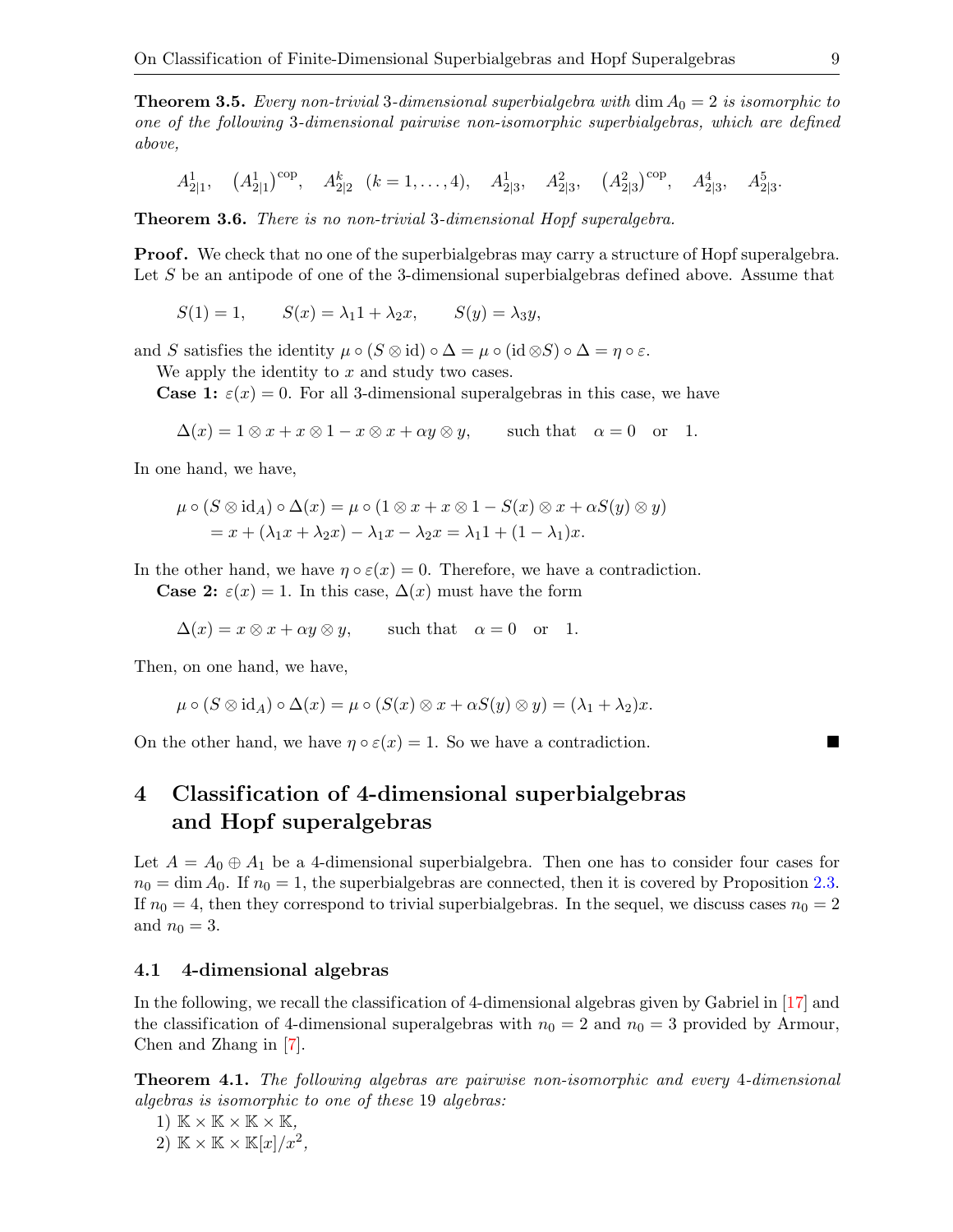3) 
$$
\mathbb{K}[x]/x^2 \times \mathbb{K}[y]/y^2
$$
,  
\n4)  $\mathbb{K} \times \mathbb{K}[x]/x^3$ ,  
\n5)  $\mathbb{K}[x]/x^4$ ,  
\n6)  $\mathbb{K} \times \mathbb{K}[x, y]/(x, y)^2$ ,  
\n7)  $\mathbb{K}[x, y]/(x^2, y^2)$ ,  
\n8)  $\mathbb{K}[x, y]/(x^3, xy, y^2)$ ,  
\n9)  $\mathbb{K}[x, y, z]/(x, y, z)^2$ ,  
\n10)  $M_2 = \begin{pmatrix} \mathbb{K} & \mathbb{K} \\ \mathbb{K} & \mathbb{K} \end{pmatrix}$ ,  
\n11)  $\begin{cases} \begin{pmatrix} a & 0 & 0 & 0 \\ 0 & a & 0 & d \\ c & 0 & b & 0 \\ 0 & 0 & 0 & b \end{pmatrix} / a, b, c, d \in \mathbb{K} \\ 0 & 0 & 0 & b \end{pmatrix}$ ,  
\n12)  $\mathbb{AK}^2 = exterior \ algebra \ of \mathbb{K}^2$ ,  
\n13)  $\mathbb{K} \times \begin{pmatrix} \mathbb{K} & \mathbb{K} \\ 0 & \mathbb{K} \end{pmatrix}$ ,  
\n14)  $\begin{cases} \begin{pmatrix} a & 0 & 0 \\ c & a & 0 \\ d & 0 & b \end{pmatrix} / a, b, c, d \in \mathbb{K} \\ 0 & a & 0 \\ 0 & 0 & b \end{pmatrix}$ ,  
\n15)  $\begin{cases} \begin{pmatrix} a & c & d \\ 0 & a & 0 \\ 0 & 0 & b \end{pmatrix} / a, b, c, d \in \mathbb{K} \\ 0 & a & 0 \\ c & d & b \end{pmatrix}$ ,  
\n16)  $\mathbb{K}[x, y]/(x^2, y^2, yx)$ ,  
\n17)  $\begin{cases} \begin{pmatrix} a & 0 & 0 \\ 0 & a & 0 \\ c & d & b \end{pmatrix} / a, b, c, d \in \mathbb{K} \\ c & d & b \end{cases}$ ,  
\n18)  $\mathbb{K}\langle x, y \rangle/(x^2, x^2 + y$ 

where  $\mathbb{K}\langle x, y \rangle$  is the free associative algebra generated by x and y.

### 4.2 Superalgebras with  $\dim(A_0) = 3$

 $\overline{a}$ 

Let  $\{e_1^0, e_2^0, e_3^0, e_1^1\}$  be a basis of the superalgebra  $A, A = A_0 \oplus A_1$ , such that  $A_0 = \text{span}\{e_1^0, e_2^0, e_3^0\}$ ,  $A_1 = \text{span}\{e_1^1\}$  and  $e_1^0$  be the unit element of the superalgebra. We recall the multiplication of all possible graduation obtained from a fixed algebra, we denote by  $\mu_{i,j}$  the multiplication of each 4-dimensional superalgebra in the case dim  $A_0 = 3$ . We preserve the notation used in [\[7\]](#page-22-18), a superalgebra  $i|j$  means the  $j<sup>th</sup>$  superalgebra obtained by a fixed  $i<sup>th</sup>$  4-dimensional algebra.

<span id="page-9-0"></span>**Proposition 4.2** ([\[7\]](#page-22-18)). Let  $K$  be an algebraically closed field of characteristic 0, suppose that A is a 4-dimensional superalgebra with dim  $A_0 = 3$ . Then A is isomorphic to one of the superalgebra in the following pairwise nonisomorphic families:

1|1: 
$$
\mathbb{K} \times \mathbb{K} \times \mathbb{K}
$$
,  $e_1^0 = (1, 1, 1, 1)$ ,  $e_2^0 = (1, 0, 0, 0)$ ,  $e_3^0 = (0, 0, 1, 1)$ ,  $e_1^1 = (0, 0, 1, -1)$ ;  
\n2|1:  $\mathbb{K} \times \mathbb{K} \times \mathbb{K}[x]/x^2$ ,  $e_1^0 = (1, 1, 1)$ ,  $e_2^0 = (1, 0, 0)$ ,  $e_3^0 = (0, 1, 0)$ ,  $e_1^1 = (0, 0, x)$ ;  
\n2|2:  $\mathbb{K} \times \mathbb{K} \times \mathbb{K}[x]/x^2$ ,  $e_1^0 = (1, 1, 1)$ ,  $e_2^0 = (1, 1, 0)$ ,  $e_3^0 = (0, 0, x)$ ,  $e_1^1 = (1, -1, 0)$ ;  
\n3|1:  $\mathbb{K}[x]/x^2 \times \mathbb{K}[y]/y^2$ ,  $e_1^0 = (1, 1)$ ,  $e_2^0 = (1, 0)$ ,  $e_3^0 = (x, 0)$ ,  $e_1^1 = (0, y)$ ;  
\n4|1:  $\mathbb{K} \times \mathbb{K}[x]/x^3$ ,  $e_1^0 = (1, 1)$ ,  $e_2^0 = (1, 0)$ ,  $e_3^0 = (0, x^2)$ ,  $e_1^1 = (0, x)$ ;  
\n6|1:  $\mathbb{K} \times \mathbb{K}[x, y]/(x, y)^2$ :  $e_1^0 = (1, 1)$ ,  $e_2^0 = (1, 0)$ ,  $e_3^0 = (0, x)$ ,  $e_1^1 = (0, y)$ ;  
\n7|1:  $\mathbb{K}[x, y]/(x^2, y^2)$ ,  $e_1^0 = 1$ ,  $e_2^0 = x + y$ ,  $e_3^0 = xy$ ,  $e_1^1 = x - y$ ;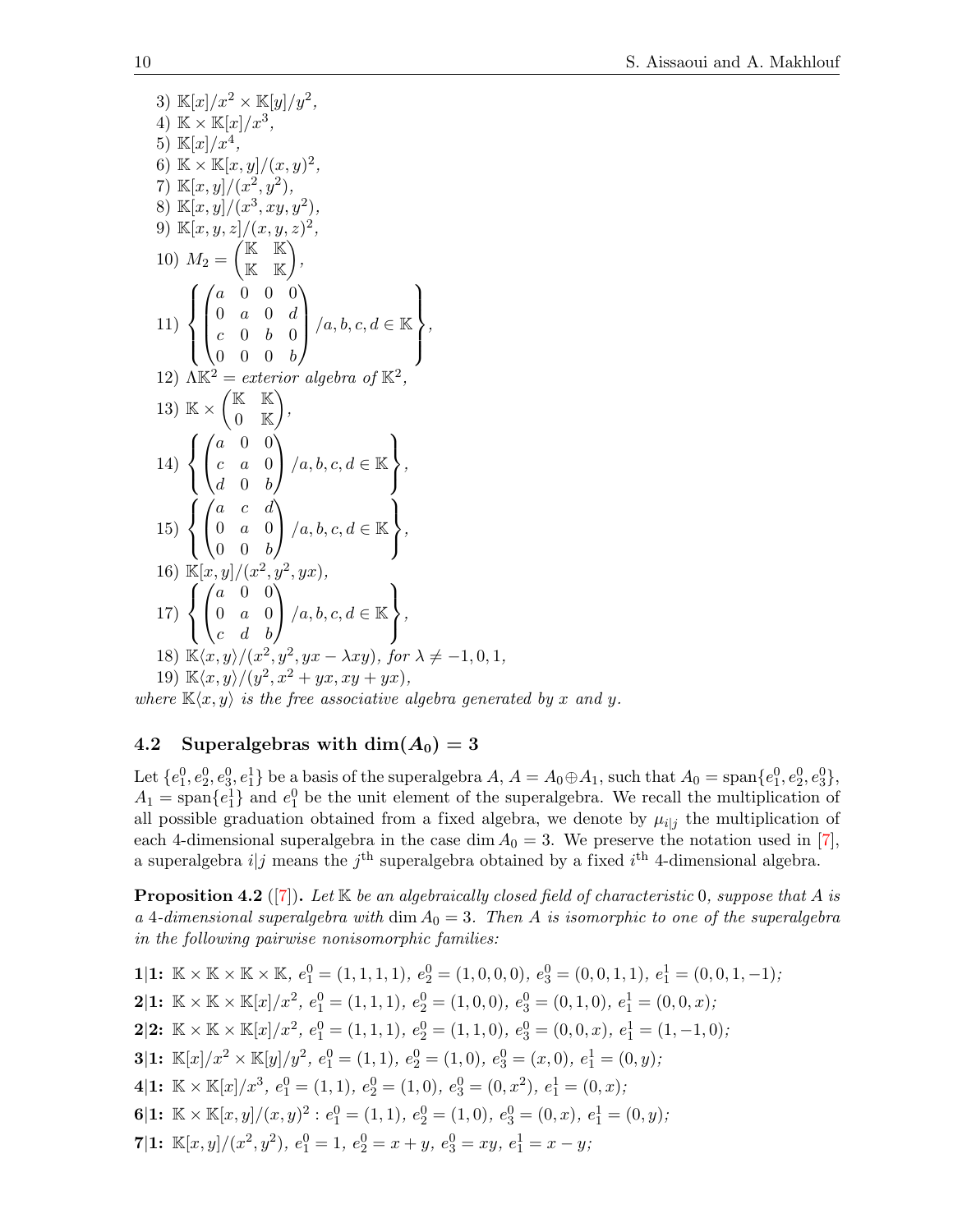8|1: 
$$
\mathbb{K}[x, y]/(x^3, xy, y^2), e^0 = 1, e^0 = x, e^0 = x^2, e^1 = y;
$$
  
\n8|2:  $\mathbb{K}[x, y]/(x^3, xy, y^2), e^0 = 1, e^0 = x^2, e^0 = y, e^1 = x;$   
\n9|1:  $\mathbb{K}[x, y, z]/(x^3, xy, z)^2, e^0 = 1, e^0 = x^2, e^0 = y, e^1 = z;$   
\n11|1:  $\left\{ \begin{pmatrix} a & 0 & 0 \\ 0 & a & 0 & d \\ 0 & 0 & b & 0 \\ 0 & 0 & 0 & 0 \\ 0 & 0 & 0 & 0 \end{pmatrix} / a, b, c, d \in \mathbb{K} \right\}, e^0_1 = \begin{pmatrix} 1 & 0 & 0 & 0 \\ 0 & 1 & 0 & 0 \\ 0 & 0 & 0 & 1 \\ 0 & 0 & 0 & 0 \end{pmatrix}, e^1_2 = \begin{pmatrix} 1 & 0 & 0 & 0 \\ 0 & 1 & 0 & 0 \\ 0 & 0 & 0 & 0 \\ 0 & 0 & 0 & 0 \end{pmatrix};$   
\n13|1:  $\mathbb{K} \times \begin{pmatrix} \mathbb{K} & \mathbb{K} \\ \mathbb{K} & \mathbb{K} \\ 0 & 0 & 0 \end{pmatrix} = \left\{ \begin{pmatrix} 0 & 0 & 0 & 0 \\ 0 & 0 & 0 & 0 \\ 1 & 0 & 0 & 0 \\ 0 & 0 & 0 & 0 \end{pmatrix} \right\};$   
\n14|1:  $\left\{ \begin{pmatrix} a & 0 & 0 \\ a & 0 & 0 \\ d & 0 & b \end{pmatrix} / a, b, c, d \in \mathbb{K} \right\}, e^0_1 = \begin{pmatrix} 1 & 0 & 0 \\ 0 & 1 & 0 \\ 0 & 0 & 0 & 1 \end{pmatrix}, e^1_2 = \begin{pmatrix} 1 & 0 & 0 \\ 0 & 1 & 0 \\ 0 & 0 & 0 \end{pmatrix};$   
\n14|1:  $\left\{ \begin{pmatrix} a & 0 & 0 \\ a & 0 & 0 \\ d & 0 & b \end{pmatrix} / a, b, c, d \in \$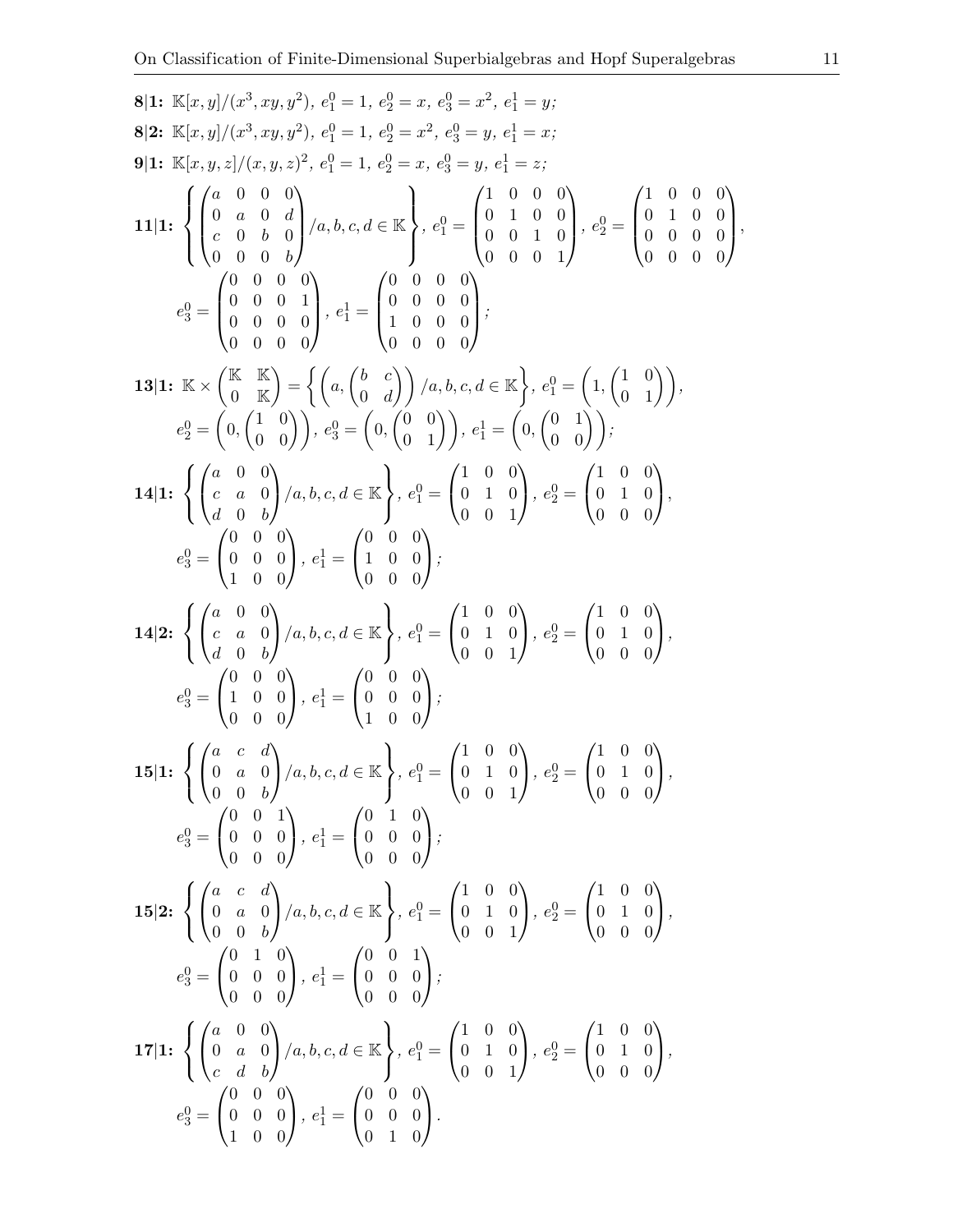### 4.3 Superbialgebras and Hopf superalgebras with  $dim(A_0) = 3$

We look for all possible superbialgebras which could be obtained from a fixed superalgebra. The computation are done using a computer algebra system. For the convenience of the presentation, we only summarize the results in the following proposition. The notations and details are collected in Appendix [A.1.](#page-16-0)

**Proposition 4.3.** Let  $(A, \mu, \eta, \Delta, \varepsilon)$  be a 4-dimensional superbialgebra with dim  $A_0 = 3$ . Then A is isomorphic to one of the superbialgebra in the following pairwise nonisomorphic families:

| superalgebra | associated superbialgebras                                                        |
|--------------|-----------------------------------------------------------------------------------|
| 1 1          | $(A, \mu_{1 1}, \eta, \Delta_{1 1}^k, \varepsilon_{1 1}^k), k = 1, \ldots, 12$    |
| 2 1          | $(A, \mu_{2 1}, \eta, \Delta_{2 1}^k, \varepsilon_{2 1}^k), k = 1, \ldots, 22$    |
| 4 1          | $(A, \mu_{4 1}, \eta, \Delta_{4 1}^k, \varepsilon_{4 1}^k), k = 1, 2, 3$          |
| 6 1          | $(A, \mu_{6 1}, \eta, \Delta_{6 1}^k, \varepsilon_{6 1}^k), k = 1, \ldots, 18$    |
| 13 1         | $(A, \mu_{13 1}, \eta, \Delta_{13 1}^k, \varepsilon_{13 1}^k), k = 1, \ldots, 21$ |
| 14 1         | $(A, \mu_{14 1}, \eta, \Delta_{14 1}^k, \varepsilon_{14 1}^k), k = 1, \ldots, 9$  |
| 14 2         | $(A, \mu_{14 2}, \eta, \Delta_{14 2}^k, \varepsilon_{14 2}^k), k = 1, \ldots, 4$  |
| 15 1         | $(A, \mu_{15 1}, \eta, \Delta_{15 1}^k, \varepsilon_{15 1}^k), k = 1, \ldots, 9$  |
| 15 2         | $(A, \mu_{15 2}, \eta, \Delta_{15 2}^k, \varepsilon_{15 2}^k), k = 1, \ldots, 4$  |
| 17 1         | $(A, \mu_{17 1}, \eta, \Delta_{17 1}^k, \varepsilon_{17 1}^k), k = 1, \ldots, 11$ |

**Remark 4.4.** There is no 4-dimensional superbialgebra with dim  $A_0 = 3$  and underlying multiplications  $\mu_{2|2}, \mu_{3|1}, \mu_{7|1}, \mu_{8|1}, \mu_{8|2}, \mu_{9|1}, \mu_{11|1}.$ 

Now, we look for Hopf superalgebra structures. For a fixed superbialgebra defined above, we add the antipode's property. It turns out that there exists only one non-trivial 4-dimensional Hopf superalgebra in the case dim  $A_0 = 3$ . It corresponds to the algebra (1|1) and comultiplication  $\Delta_{1|1}^2$ , where  $A = \mathbb{K} \times \mathbb{K} \times \mathbb{K} \times \mathbb{K}$ . We set  $x = e_1^0 - 2e_2^0 - e_3^0 = (-1, 1, 0, 0)$  and  $y = e_1^1 = (0, 0, 1, -1)$  with  $deg(x) = 0$ ,  $deg(y) = 1$ . It leads to basis  $\{1, x, x^2, y\}$  and the algebra may be written as  $\mathbb{K}[x,y]/(x^2+y^2-1, xy)$  with  $\deg(x) = 0$  and  $\deg(y) = 1$ .

<span id="page-11-0"></span>**Proposition 4.5.** Every non-trivial 4-dimensional Hopf superalgebra where dim  $A_0 = 3$  is isomorphic to the 4-dimensional Hopf superalgebra  $\mathbb{K}[x,y]/(x^2 + y^2 - 1, xy)$  with  $\deg(x) = 0$ ,  $deg(y) = 1$  and such that

$$
\Delta(x) = x \otimes x - \alpha y \otimes y, \qquad \varepsilon(x) = 1, \qquad S(x) = x, \n\Delta(y) = x \otimes y + y \otimes x, \qquad \varepsilon(y) = 0, \qquad S(y) = \alpha y.
$$

where  $\alpha$  is a primitive  $4^{th}$  root of unity.

#### 4.4 Superalgebras with  $\dim(A_0) = 2$

Let  $\{e_1^0, e_2^0, e_1^1, e_2^1\}$  be a basis of the underlying superspace A, such that  $\{e_1^0, e_2^0\}$  is a basis of the even part,  $\{e_1^1, e_2^1\}$  a basis of the odd part and  $e_1^0$  is the unit of the superalgebra.

<span id="page-11-1"></span>**Proposition 4.6** ([\[7\]](#page-22-18)). Let  $K$  be an algebraically closed field, suppose that A is a 4-dimensional superalgebra with dim  $A_0 = 2$ . Then A is isomorphic to one of the superalgebra in the following pairwise non-isomorphic families:

$$
\textbf{1}[\textbf{2:}\ \mathbb{K}\times\mathbb{K}\times\mathbb{K}\times\mathbb{K},\ e^0_1=(1,1,1,1),\ e^0_2=(1,1,0,0),\ e^1_1=(1,-1,0,0),\ e^1_2=(0,0,1,-1);
$$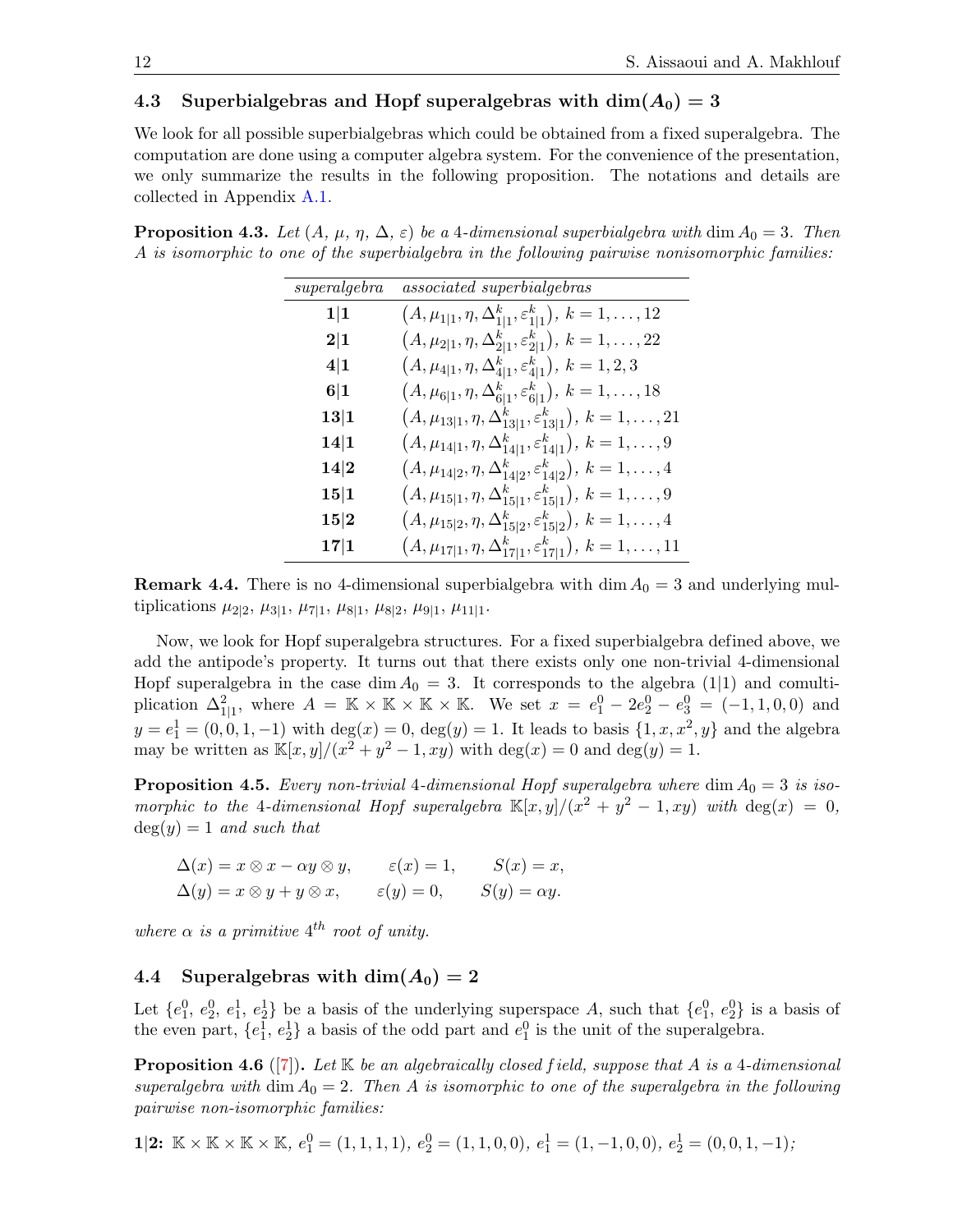2|3: 
$$
\mathbb{K} \times \mathbb{K} \times \mathbb{K}[x]/x^2
$$
,  $e_1^0 = (1, 1, 1)$ ,  $e_2^0 = (1, 1, 0)$ ,  $e_1^1 = (1, -1, 0)$ ,  $e_2^1 = (0, 0, x)$ ; 3|2:  $\mathbb{K}[x]/x^2 \times \mathbb{K}[y]/y^2$ ,  $e_1^0 = (1, 1)$ ,  $e_2^0 = (1, 0)$ ,  $e_1^1 = (x, 0)$ ,  $e_2^1 = (0, 0, x)$ ; 3|3:  $\mathbb{K}[x]/x^2 \times \mathbb{K}[y]/y^2$ ,  $e_1^0 = (1, 1)$ ,  $e_2^0 = (x, y)$ ,  $e_1^1 = (1, -1)$ ,  $e_2^1 = (x, -y)$ ; 5|1:  $\mathbb{K}[x]/x^4$ ,  $e_1^0 = 1$ ,  $e_2^0 = x^2$ ,  $e_1^1 = x$ ,  $e_2^1 = x^3$ ; 6|2:  $\mathbb{K} \times \mathbb{K}[x, y]/(x^3, y^2)$ ,  $e_1^0 = (1, 1)$ ,  $e_2^0 = (1, 0)$ ,  $e_1^1 = (0, x)$ ,  $e_2^1 = (0, y)$ ; 7|2:  $\mathbb{K}[x, y]/(x^3, y^2)$ ,  $e_1^0 = 1$ ,  $e_2^0 = x$ ,  $e_1^1 = y$ ,  $e_2^1 = xy$ ; 7|3:  $\mathbb{K}[x, y]/(x^3, xy, y^2)$ ,  $e_1^0 = 1$ ,  $e_2^0 = x$ ,  $e_1^1 = y$ ,  $e_2^1 = y$ ; 8|3:  $\mathbb{K}[x, y]/(x^3, xy, y^2)$ ,  $e_1^0 = 1$ ,  $e_2^0 = x$ ,  $e_1^1 = x$ ,  $e_2^1 = y$ ; 9|1:  $\mathbb{K}_2 = \begin{pmatrix} (x & 1)^2 \\ (x & 1)^2 \\ (x & 1)^2 \end{pmatrix}$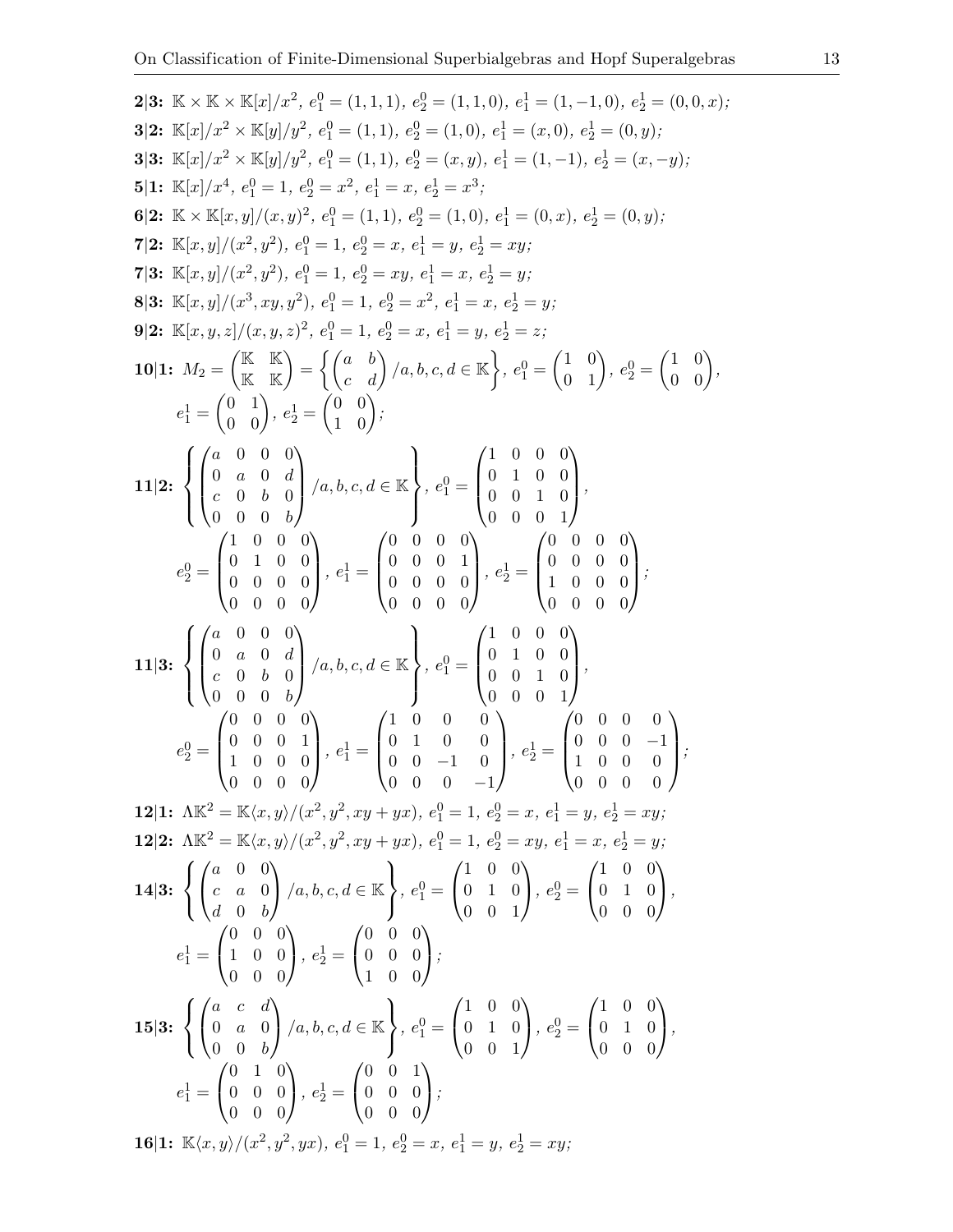16|2:  $\mathbb{K}\langle x, y \rangle/(x^2, y^2, yx), e_1^0 = 1, e_2^0 = y, e_1^1 = x, e_2^1 = xy;$ **16|3:**  $\mathbb{K}\langle x, y \rangle/(x^2, y^2, yx), e_1^0 = 1, e_2^0 = xy, e_1^1 = x, e_2^1 = y;$ 17|2:  $\sqrt{ }$  $\left\vert \right\vert$  $\mathcal{L}$  $\sqrt{ }$  $\mathcal{L}$ a 0 0 0 a 0  $c$  d b  $\setminus$  $\Big\}$  /a, b, c, d  $\in \mathbb{K}$  $\mathcal{L}$  $\mathcal{L}$ J  $, e_1^0 =$  $\sqrt{ }$  $\mathcal{L}$ 1 0 0 0 1 0 0 0 1  $\setminus$  $\Big\}$ ,  $e_2^0 =$  $\sqrt{ }$  $\mathcal{L}$ 1 0 0 0 1 0 0 0 0  $\setminus$  $\vert$ ,  $e_1^1 =$  $\sqrt{ }$  $\overline{1}$ 0 0 0 0 0 0 1 0 0  $\setminus$  $\Big\}, e_2^1 =$  $\sqrt{ }$  $\overline{1}$ 0 0 0 0 0 0 0 1 0  $\setminus$  $\vert$ ;  $(18; \lambda|1)$ :  $\mathbb{K}\langle x, y\rangle/(x^2, y^2, yx - \lambda xy)$ , where  $\lambda \in \mathbb{K}$  with  $\lambda \neq -1, 0, 1$ ,  $e_1^0 = 1, e_2^0 = x, e_1^1 = y, e_2^1 = xy;$  $(18; \lambda|2)$ :  $\mathbb{K}\langle x, y\rangle/(x^2, y^2, yx - \lambda xy)$ , where  $\lambda \in \mathbb{K}$  with  $\lambda \neq -1, 0, 1$ ,  $e_1^0 = 1, e_2^0 = xy, e_1^1 = x, e_2^1 = y;$ 19|1:  $\mathbb{K}\langle x,y\rangle/(y^2, x^2 + yx, xy + yx), e_1^0 = 1, e_2^0 = xy, e_1^1 = x, e_2^1 = y.$ 

## 4.5 Superbialgebras and Hopf superalgebras with  $\dim(A_0) = 2$

Now, we compute all superbialgebra structures associated to superalgebras described above where  $\dim A_0 = 2$ . We give fairly basic description of the results, all details are given in Appendix [A.2.](#page-20-0) We denote by  $\mu_{i,j}$  the multiplication in  $A_{i,j}$  with respect to the basis described above.

**Proposition 4.7.** There is no 4-dimensional superbialgebra with dim  $A_0 = 2$  endowed with one of these multiplications  $\mu_{1|2}$ ,  $\mu_{3|3}$ ,  $\mu_{5|1}$ ,  $\mu_{7|2}$ ,  $\mu_{7|3}$ ,  $\mu_{8|3}$ ,  $\mu_{10|1}$ ,  $\mu_{11|3}$ ,  $\mu_{12|1}$ ,  $\mu_{16|1}$ ,  $\mu_{16|2}$ ,  $\mu_{16|3}$ ,  $\mu_{18|1}, \mu_{18|2}, \mu_{19|1}.$ 

**Proposition 4.8.** Let  $(A, \mu, \eta, \Delta, \varepsilon)$  be a 4-dimensional superbialgebra with dim  $A_0 = 2$ , then A is isomorphic to one of the superbialgebra in the following pairwise nonisomorphic families:

| superalgebra | associated superbialgebras                                                       |
|--------------|----------------------------------------------------------------------------------|
| 2 3          | $(A, \mu_{2 3}, \eta, \Delta_{2 3}^k, \varepsilon_{2 3}^k), k = 1, \ldots, 4$    |
| 3 2          | $(A, \mu_{3 2}, \eta, \Delta_{3 2}^k, \varepsilon_{3 2}^k), k = 1, \ldots, 9$    |
| 6 2          | $(A, \mu_{6 2}, \eta, \Delta_{6 2}^k, \varepsilon_{6 2}^k), k = 1, \ldots, 11$   |
| 11 2         | $(A, \mu_{11 2}, \eta, \Delta_{11 2}^1, \varepsilon_{11 2}^1)$                   |
| 12 2         | $(A, \mu_{12 2}, \eta, \Delta^1_{12 2}, \varepsilon^1_{12 2})$                   |
| 14 3         | $(A, \mu_{14 3}, \eta, \Delta_{14 3}^1, \varepsilon_{14 3}^1), k = 1, \ldots, 7$ |
| 15 3         | $(A, \mu_{15 3}, \eta, \Delta^1_{15 3}, \varepsilon^1_{15 3}), k = 1, \ldots, 7$ |
| 17 2         | $(A, \mu_{17 2}, \eta, \Delta^1_{17 2}, \varepsilon^1_{17 2}), k = 1, 2$         |

It turns out that the only superbialgebras, with  $\dim A_0 = 2$ , which can have a non-trivial Hopf superalgebra structure are  $(3|2)$ ,  $(11|2)$  and  $(12|2)$ .

<span id="page-13-0"></span>**Proposition 4.9.** Every non-trivial 4-dimensional Hopf superalgebra where dim  $A_0 = 2$  is isomorphic to one of the following pairwise non-isomorphic Hopf superalgebras:

1) 
$$
\mathcal{H}_1 = \mathbb{K}\langle x, y \rangle / (x^2 - x, y^2, yx)
$$
 with deg $(x) = 0$ , deg $(y) = 1$  and such that  
\n
$$
\Delta(x) = 1 \otimes x + x \otimes 1 - 2x \otimes x, \qquad \Delta(y) = 1 \otimes y + y \otimes 1,
$$
\n
$$
\varepsilon(x) = \varepsilon(y) = 0, \qquad S(x) = x, \qquad S(y) = -y;
$$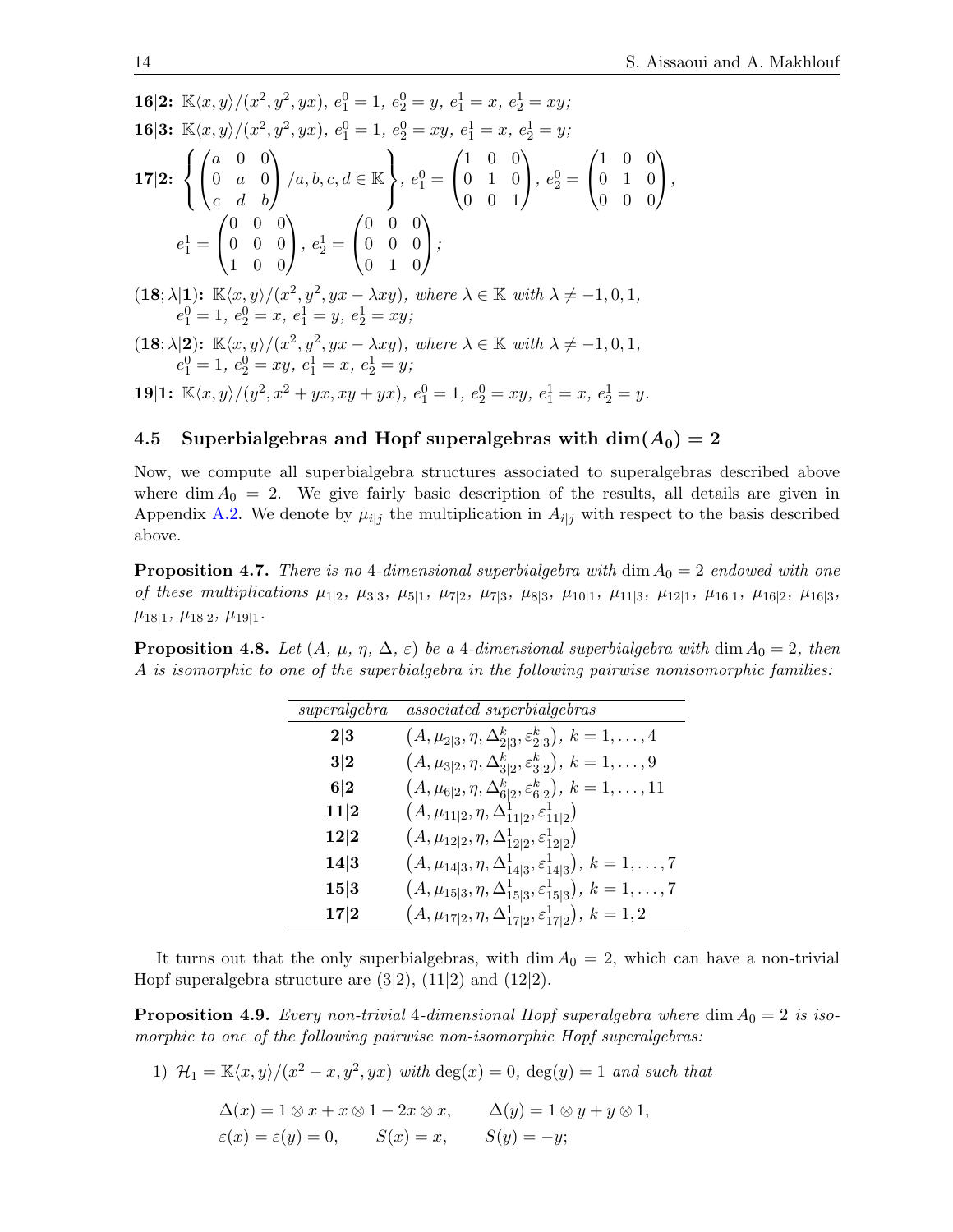2) 
$$
\mathcal{H}_2 = \mathbb{K}\langle x, y \rangle/(x^2 - x, y^2, xy - yx - y)
$$
 with deg $(x) = 0$ , deg $(y) = 1$  and such that  
\n
$$
\Delta(x) = 1 \otimes x + x \otimes 1 - 2x \otimes x, \qquad \Delta(y) = 1 \otimes y + y \otimes 1 - 2x \otimes xy - 2xy \otimes x,
$$
\n
$$
\varepsilon(x) = \varepsilon(y) = 0, \qquad S(x) = x, \qquad S(y) = y;
$$

3)  $\mathcal{H}_3 = \mathbb{K}\langle x, y \rangle / (x^2, y^2, xy + yx)$  with  $\deg(x) = \deg(y) = 1$  and such that

$$
\Delta(x) = 1 \otimes x + x \otimes 1, \qquad \Delta(y) = 1 \otimes y + y \otimes 1, \n\varepsilon(x) = \varepsilon(y) = 0, \qquad S(x) = -x, \qquad S(y) = -y;
$$

4)  $\mathcal{H}_4 = \mathbb{K}\langle x, y \rangle / (x^2 - x, y^2, yx)$  with  $\deg(x) = 0$ ,  $\deg(y) = 1$  and such that

$$
\Delta(x) = 1 \otimes x + x \otimes 1 - 2x \otimes x, \qquad \Delta(y) = 1 \otimes y + y \otimes 1 - 2x \otimes y, \n\varepsilon(x) = \varepsilon(y) = 0, \qquad S(x) = x, \qquad S(y) = 2xy - y,
$$

where  $\mathbb{K}\langle x, y \rangle$  stands for noncommutative polynomials.

**Proof.** The Hopf superalgebra  $\mathcal{H}_1$  corresponds to  $A_{3|2}^2$  (see Appendix [A.2\)](#page-20-0) with  $x = e_2^0$ ,  $y =$  $e_1^1 + e_2^1.$ 

The Hopf superalgebra  $\mathcal{H}_2$  corresponds to  $A_{11|2}^1$  with  $x = e_2^0$ ,  $y = e_1^1 - e_2^1$ . The Hopf superalgebra  $\mathcal{H}_3$  corresponds to  $A_{12|2}^1$  with  $x = e_1^1$ ,  $y = e_2^1$ .

The Hopf superalgebra  $\mathcal{H}_4$  corresponds to  $A_{3|2}^1$  with  $x = e_2^0$ ,  $y = e_1^1 + e_2^1$ .

Therefore, gathering the results corresponding to the case  $dim A_0 = 3$  and  $dim A_0 = 2$  we obtain five 4-dimensional Hopf superalgebras.

Theorem 4.10. Every non-trivial 4-dimensional Hopf superalgebra is isomorphic to one of the following Hopf superalgebras

$$
\mathcal{H}_1 \cong \mathbb{K}[\mathbb{Z}/2\mathbb{Z}] \otimes \Lambda \mathbb{K}, \qquad \mathcal{H}_2 \cong \mathbb{K}[\mathbb{Z}/2\mathbb{Z}] \rtimes_{\sigma} \Lambda \mathbb{K},
$$
  

$$
\mathcal{H}_3 \cong \Lambda \mathbb{K}^2, \qquad \mathcal{H}_4 = \mathcal{H}_2^* \qquad and \qquad \mathcal{H}_5,
$$

where  $\sigma : \mathbb{Z}/2\mathbb{Z} \to GL(\mathbb{K})$  is the non-trivial action of  $\mathbb{Z}/2\mathbb{Z}$  on  $\mathbb{K}$ ,  $\mathcal{H}_2^*$  is the dual of  $\mathcal{H}_2$  and  $\mathcal{H}_5$ is defined as  $\mathbb{K}[x, y]/(x^2 + y^2 - 1, xy)$   $(\deg(x) = 0, \deg(y) = 1)$  such that

$$
\Delta(x) = x \otimes x - \alpha y \otimes y, \qquad \varepsilon(x) = 1, \qquad S(x) = x, \n\Delta(y) = x \otimes y + y \otimes x, \qquad \varepsilon(y) = 0, \qquad S(y) = \alpha y.
$$

with  $\alpha^4 = 1$ .

**Proof.** The first three Hopf superalgebras are cocommutative. We obtain the isomorphisms, thanks to Kostant's theorem. However, since  $\mathcal{H}_4$  is commutative, its dual is cocommutative, it turns out that we have  $\mathcal{H}_4 = \mathcal{H}_2^*$ . The Hopf superalgebra  $\mathcal{H}_5$  corresponds to  $A_{1|1}$  (Proposition [4.5\)](#page-11-0), it is not cocommutative and is the only one whose even part is 3-dimensional.

In the following table, we collect the results obtained for 4-dimensional superbialgebras and Hopf superalgebras. Notice that algebras are those classified by Gabriel, see Theorem [4.1.](#page-8-1) The superalgebras  $(i|j)$  denote  $j<sup>th</sup>$  graduation of the  $i<sup>th</sup>$  algebra, obtained by Armour, Chen and Zhang, see Proposition [4.2](#page-9-0) for the first case (dim  $A_0 = 3$ ) and Proposition [4.6](#page-11-1) for the second case  $(\dim A_0 = 2)$ . We quote below the number of corresponding superbialgebras and Hopf superalgebras.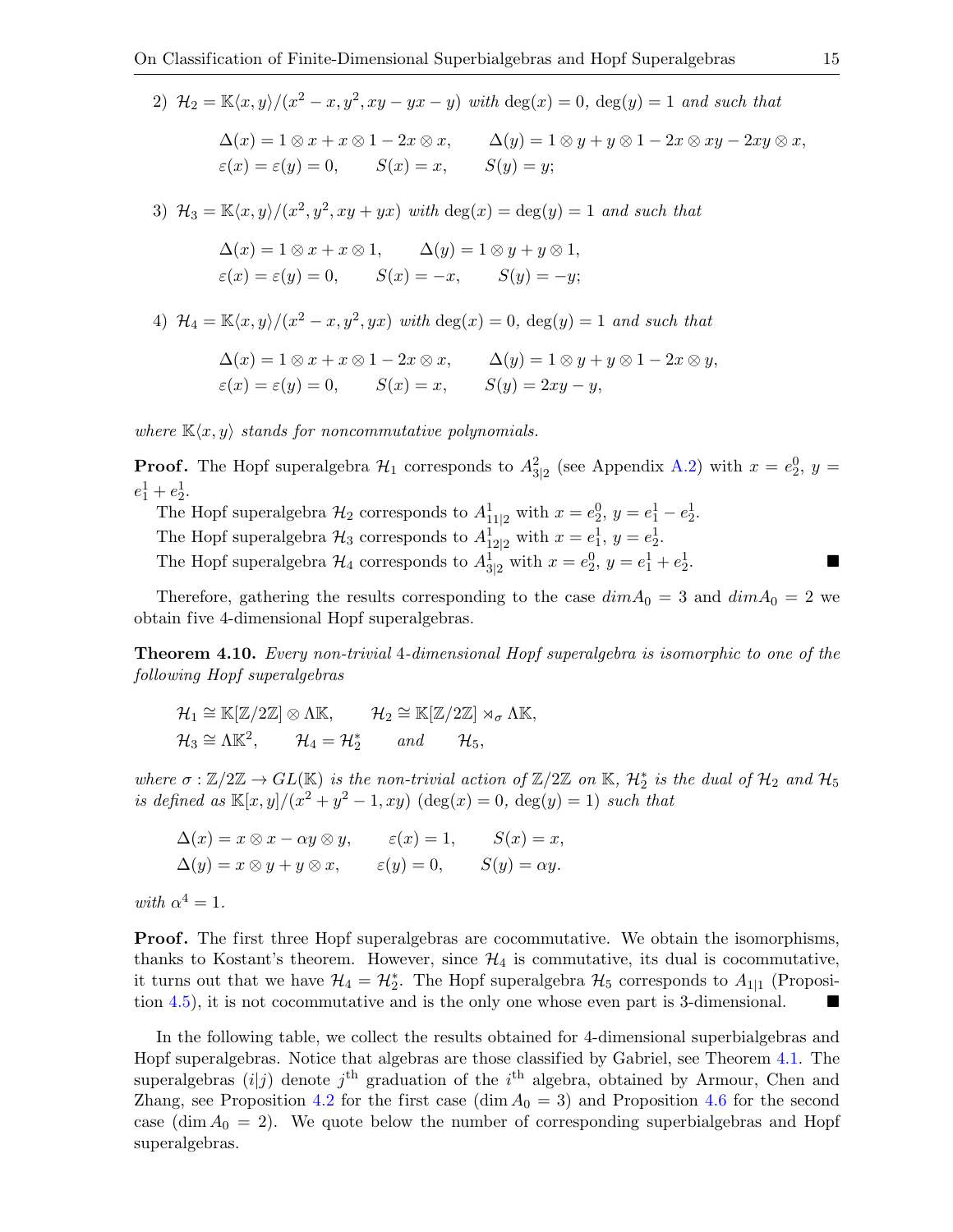| algebra                    | $\superalgebra$             | $\sharp$ superbialgebras | $\sharp$ Hopf superalgebras |
|----------------------------|-----------------------------|--------------------------|-----------------------------|
| $\mathbf{1}$               | $\overline{1 1}$            | $\overline{12}$          | $\mathbf{1}$                |
|                            | 1 2                         | $\boldsymbol{0}$         | $\boldsymbol{0}$            |
| $\overline{2}$             | 2 1                         | 22                       | $\boldsymbol{0}$            |
|                            | 2 2                         | $\boldsymbol{0}$         | $\boldsymbol{0}$            |
|                            | $2\vert 3$                  | $\overline{4}$           | $\boldsymbol{0}$            |
| $\overline{3}$             | 3 1                         | $\boldsymbol{0}$         | $\boldsymbol{0}$            |
|                            | 3 2                         | 9                        | $\boldsymbol{2}$            |
|                            | 3 3                         | $\overline{0}$           | $\boldsymbol{0}$            |
| $\overline{4}$             | 4 1                         | $\overline{3}$           | $\overline{0}$              |
| $\bf 5$                    | 5 1                         | $\boldsymbol{0}$         | $\boldsymbol{0}$            |
| $\overline{6}$             | 6 1                         | $\overline{18}$          | $\overline{0}$              |
|                            | 6 2                         | 11                       | $\boldsymbol{0}$            |
| $\overline{7}$             | 7 1                         | $\boldsymbol{0}$         | $\boldsymbol{0}$            |
|                            | 7 2                         | $\boldsymbol{0}$         | $\boldsymbol{0}$            |
|                            | 7 3                         | $\boldsymbol{0}$         | $\boldsymbol{0}$            |
| $\overline{8}$             | 8 1                         | $\boldsymbol{0}$         | $\boldsymbol{0}$            |
|                            | 8 2                         | $\boldsymbol{0}$         | $\boldsymbol{0}$            |
|                            | 8 3                         | $\boldsymbol{0}$         | $\boldsymbol{0}$            |
| $\overline{9}$             | 9 1                         | $\boldsymbol{0}$         | $\overline{0}$              |
|                            | $9\vert 2$                  | $\boldsymbol{0}$         | $\boldsymbol{0}$            |
| 10                         | 10 1                        | $\overline{0}$           | $\boldsymbol{0}$            |
| $\overline{11}$            | 11 1                        | $\overline{0}$           | $\boldsymbol{0}$            |
|                            | 11 2                        | $\mathbf{1}$             | $\mathbf{1}$                |
|                            | $11 3$                      | $\boldsymbol{0}$         | $\boldsymbol{0}$            |
| $\overline{1}\overline{2}$ | 12 1                        | $\overline{0}$           | $\overline{0}$              |
|                            | $12\vert2$                  | $\mathbf{1}$             | $\,1$                       |
| $13\,$                     | 13 1                        | 21                       | $\boldsymbol{0}$            |
| 14                         | 14 1                        | 9                        | $\boldsymbol{0}$            |
|                            | 14 2                        | $\overline{4}$           | $\boldsymbol{0}$            |
|                            | 14 3                        | 7                        | $\boldsymbol{0}$            |
| 15                         | 15 1                        | $\overline{9}$           | $\boldsymbol{0}$            |
|                            | $15 2$                      | $\overline{4}$           | $\boldsymbol{0}$            |
|                            | 15 3                        | 7                        | $\boldsymbol{0}$            |
| $\overline{16}$            | $\overline{16 2}$           | $\overline{0}$           | $\boldsymbol{0}$            |
|                            | $16 1$                      | $\boldsymbol{0}$         | $\boldsymbol{0}$            |
|                            | 16 3                        | $\boldsymbol{0}$         | $\boldsymbol{0}$            |
| $17\,$                     | $\overline{17 1}$           | 11                       | $\boldsymbol{0}$            |
|                            | 17 2                        | $\overline{2}$           | $\boldsymbol{0}$            |
| $\overline{(18;\lambda)}$  | $\overline{(18;\lambda) 1}$ | $\overline{0}$           | $\boldsymbol{0}$            |
|                            | $(18; \lambda)$  2          | $\boldsymbol{0}$         | $\boldsymbol{0}$            |
|                            |                             | $\overline{0}$           | $\overline{0}$              |
| 19                         | 19 1                        |                          |                             |

## A Appendix

We list in the following supercoalgebras associated to a given 4-dimensional superalgebra A, such that  $A = A_0 \oplus A_1$ . We denote the comultiplication by  $\Delta_{i|j}^k$  and the counit by  $\varepsilon_{i|j}^k$ , where i indicates the item of the 4-dimensional algebra listed in Theorem [4.1,](#page-8-1) and  $A_{i|j}$  denotes the superalgebra obtained from the  $i<sup>th</sup>$  algebra, see Proposition [4.2](#page-9-0) for the first case (dim  $A_0 = 3$ )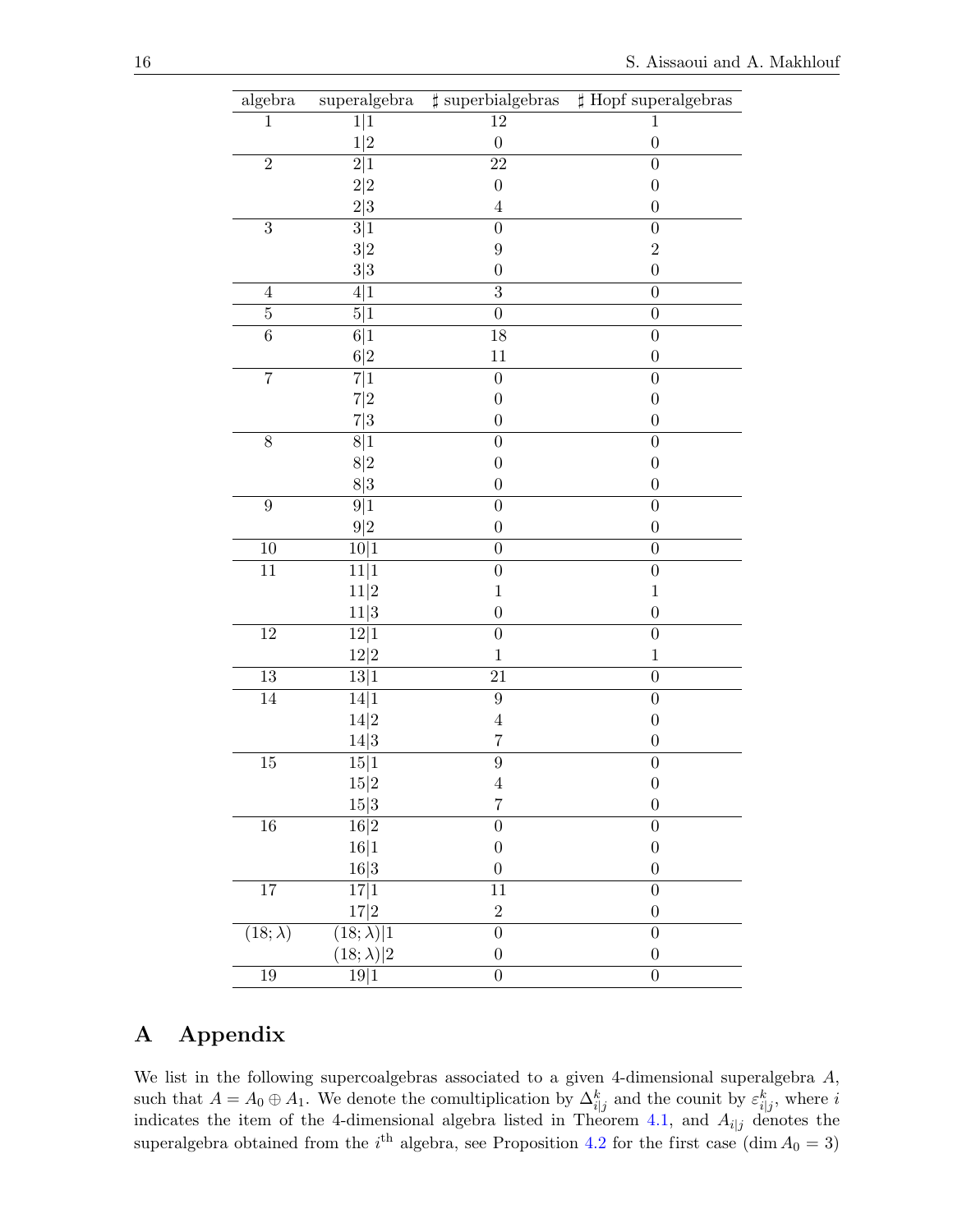and Proposition [4.6](#page-11-1) for the second case (dim  $A_0 = 2$ ). The exponent k indicates the item of the comultiplication and counit which combined with the multiplication of superalgebra  $A_{i,j}$ and the unit  $\eta$  provide a 4-dimensional superbialgebra. Recall that for all of them we have  $\eta(1) = 1$  (unit element),  $\Delta(1) = 1 \otimes 1$ ,  $\varepsilon(1) = 1$  and  $\varepsilon(A_1) = 0$ . In the sequel, we denote by  $A_{i|j}^k$  the superbialgebra  $(A, \mu_{i|j}, \eta, \Delta_{i|j}^k, \varepsilon_{i|j}^k)$ . In order to simplify the superbialgebra in this appendix, we change the variables for superalgebras  $A_{1|1}$ ,  $A_{2|1}$ ,  $A_{3|2}$ ,  $A_{6|1}$ ,  $A_{13|1}$ ,  $A_{11|2}$ ,  $A_{12|2}$ . For the superalgebras  $A_{1|1}$ ,  $A_{3|2}$ ,  $A_{11|2}$ ,  $A_{12|2}$  we change the variables as mentioned before Proposition [4.5](#page-11-0) and in the proof of Proposition [4.9.](#page-13-0) For  $A_{2|1}$  and  $A_{13|1}$  we use  $x = e_2^0 - e_3^0$ ,  $y = e_1^1$ , and for  $A_{6|1}$  we use  $x = e_2^0 + e_3^0$ ,  $y = e_1^1$ . According to the multiplication of each superalgebra we obtain that  $A_{2|1} \cong \mathbb{K}[x,y]/(x^3 - x, xy, y^2), \ \tilde{A}_{6|1} \cong \mathbb{K}[x,y]/(x^3 - x^2, xy, y^2),$  $A_{13|1} \cong \mathbb{K}\langle x,y\rangle/(x^3-x, xy+yx, xy-y, y^2)$ . For the remaining superalgebras we change just the notation of basis vectors. For  $\dim(A_0) = 3$ , we consider the basis  $\{1 = e_1^0, x = e_2^0, y = e_3^0, z = e_1^1\}$ and for  $\dim(A_0) = 2$  the basis  $\{1 = e_1^0, x = e_2^0, y = e_1^1, z = e_2^1\}.$ 

#### <span id="page-16-0"></span>A.1 Case dim  $A_0 = 3$

Superalgebra  $A_{1|1} \cong \mathbb{K}[x, y]/(x^2 + y^2 - 1, xy)$  with  $\deg(x) = 0$  and  $\deg(y) = 1$ , we have

- 1)  $A_{1|1}^1$  with  $\Delta_{1|1}^1(x) = \frac{1}{2}(x \otimes 1 + x^2 \otimes 1 + x^2 \otimes x x \otimes x),$  $\Delta^1_{1|1}(y) = y \otimes 1 + \frac{1}{2}x^2 \otimes y - \frac{1}{2}$  $\frac{1}{2}x \otimes y, \, \varepsilon^1_{1|1}(x) = -1;$
- 2)  $A_{1|1}^2$  with  $\Delta_{1|1}^2(x) = x \otimes x \alpha y \otimes y$ ,  $\Delta_{1|1}^2(y) = x \otimes y + y \otimes x$ ,  $\varepsilon_{1|1}^2(x) = 1$ , where  $\alpha$  is a primitive 4th root of unity of K;
- 3)  $A_{1|1}^3$  with  $\Delta_{1|1}^3(x) = x \otimes x$ ,  $\Delta_{1|1}^3(y) = 1 \otimes y + y \otimes x$ ,  $\varepsilon_{1|1}^3(x) = 1$ ;
- 4)  $A_{1|1}^4$  with  $\Delta_{1|1}^4(x) = \frac{1}{2}(x^2 \otimes x^2 + x \otimes x^2 + x^2 \otimes x x \otimes x),$  $\Delta^4_{1|1}(y) = 1 \otimes y + y \otimes x^2$ ,  $\varepsilon^4_{1|1}(x) = -1$ ;
- 5)  $A_{1|1}^5$  with  $\Delta_{1|1}^5(x) = \frac{1}{2}(x \otimes 1 + 1 \otimes x 1 \otimes x^2 x^2 \otimes 1 + x^2 \otimes x^2 + x \otimes x),$  $\Delta^5_{1|1}(y) = y \otimes 1 + \frac{1}{2}(y \otimes x + x \otimes y - y \otimes x^2 + x^2 \otimes y), \ \varepsilon^5_{1|1}(x) = 1;$
- 6)  $A_{1|1}^6$  with  $\Delta_{1|1}^6(x) = \frac{1}{2}(x \otimes x + x \otimes x^2 + x^2 \otimes x x^2 \otimes x^2),$  $\Delta^6_{1|1}(y)=1\otimes y+y\otimes x^2,\,\varepsilon^6_{1|1}(x)=1;$
- 7)  $A_{1|1}^7$  with  $\Delta_{1|1}^7(x) = -1 \otimes 1 + \frac{1}{2}(x \otimes x + x \otimes 1 + 1 \otimes x + 1 \otimes x^2 + x^2 \otimes 1 x^2 \otimes x^2),$  $\Delta^7_{1|1}(y) = \frac{1}{2}(x\otimes y + y\otimes x + x^2\otimes y + y\otimes x^2), \, \varepsilon^7_{1|1}(x) = 1;$
- 8)  $A_{1|1}^8$  with  $\Delta_{1|1}^8(x) = x \otimes x$ ,  $\Delta_{1|1}^8(y) = y \otimes 1 + x^2 \otimes y$ ,  $\varepsilon_{1|1}^8(x) = 1$ ;

9) 
$$
A_{1|1}^9 = (A_{1|1}^4)^{\text{cop}}, A_{1|1}^{10} = (A_{1|1}^1)^{\text{cop}}, A_{1|1}^{11} = (A_{1|1}^3)^{\text{cop}}, A_{1|1}^{12} = (A_{1|1}^5)^{\text{cop}}.
$$

Superalgebra  $A_{2|1} \cong \mathbb{K}[x, y]/(x^3 - x, y^2, xy)$  with  $\deg(x) = 0$  and  $\deg(y) = 1$ ,  $\varepsilon_{2|1}^k(x) = 1$  for  $k = 1, \ldots, 22$ :

- 1)  $A_{2|1}^k$  with  $\Delta_{2|1}^k(x) = x \otimes x$  for  $k = 1, ..., 5$ :
	- $\Delta^1_{2|1}(y) = y \otimes x + x \otimes y,$
	- $\Delta_{2|1}^2(y) = x \otimes y + y \otimes x^2$ ,
	- $\Delta_{2|1}^3(y) = y \otimes x^2 + x^2 \otimes y,$
	- $\Delta_{2|1}^4(y) = 1 \otimes y + y \otimes x,$
	- $\Delta_{2|1}^5(y) = 1 \otimes y + y \otimes x^2;$
- 2)  $A_{2|1}^6$  with  $\Delta_{2|1}^6(x) = \frac{1}{2}(x \otimes 1 + x \otimes x + x^2 \otimes x x^2 \otimes 1), \Delta_{2|1}^6(y) = \frac{1}{2}(y \otimes x + x \otimes y + x^2 \otimes y + y \otimes x^2);$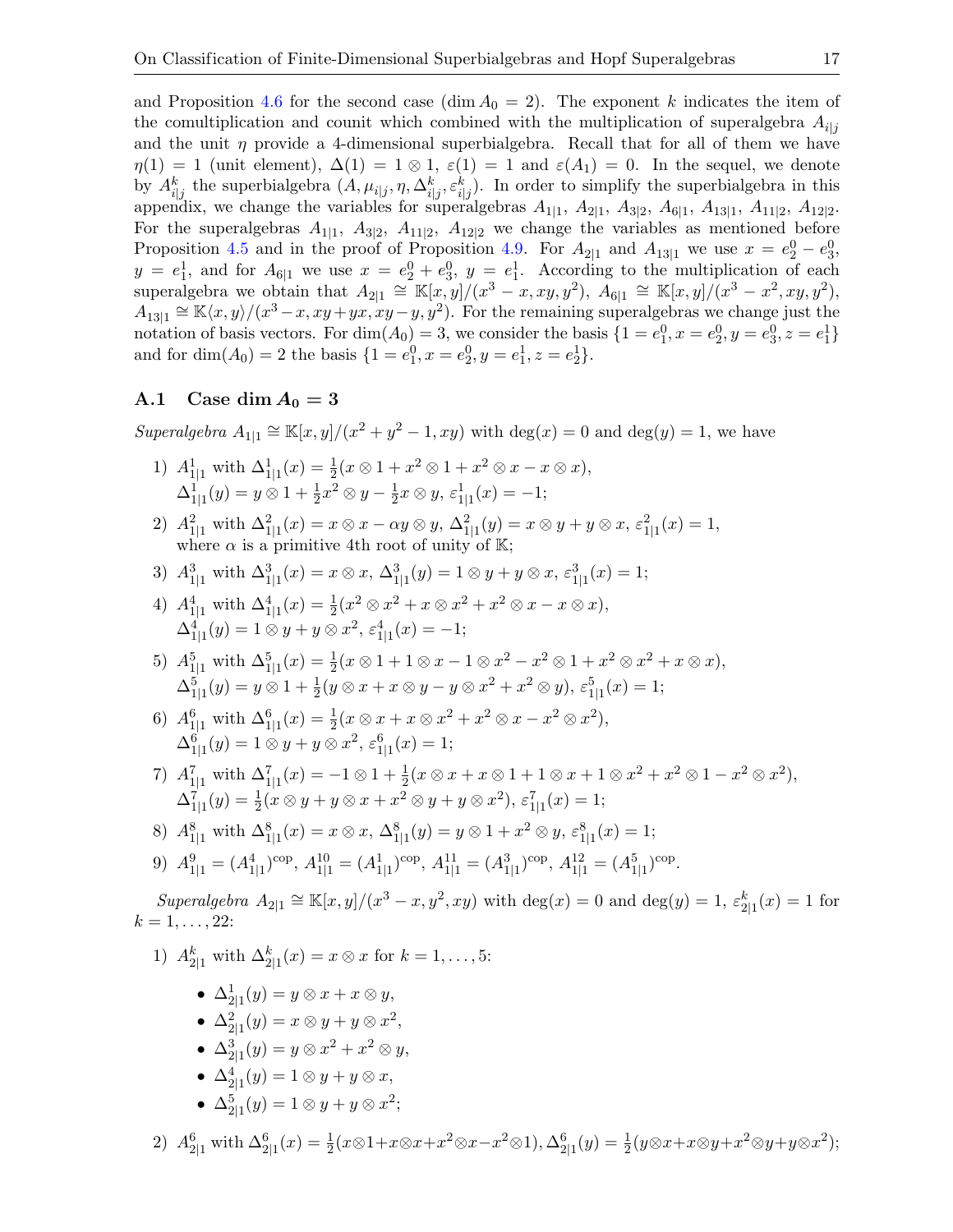3) 
$$
A_{2|1}^7(x) = \frac{1}{4}(3x \otimes x + x \otimes x^2 + x^2 \otimes x - x^2 \otimes x^2),
$$
  
\n
$$
\Delta_{2|1}^7(x) = \frac{1}{2}y \otimes x + \frac{1}{2}x \otimes y + \frac{1}{2}x \otimes y + \frac{1}{2}y \otimes x^2;
$$
  
\n4) 
$$
A_{2|1}^8(x) = \frac{1}{4}(3x \otimes x + x \otimes x^2 + x^2 \otimes x - x^2 \otimes x^2),
$$
  
\n
$$
\Delta_{2|1}^5(y) = 1 \otimes y + \frac{1}{2}y \otimes x + \frac{1}{2}y \otimes x^2;
$$
  
\n5) 
$$
A_{2|1}^9(x) = \frac{1}{2}(3x \otimes x + x \otimes x^2 + x^2 \otimes x - x^2 \otimes x^2),
$$
  
\n
$$
\Delta_{2|1}^9(y) = \frac{1}{2}(y \otimes x + x \otimes y + x^2 \otimes y + y \otimes x^2);
$$
  
\n6) 
$$
A_{2|1}^{10}(x) = \frac{1}{2}(x^2 \otimes x^2 - \frac{1}{2}x^2 \otimes x - \frac{1}{2}x \otimes x + 1 \otimes x - x \otimes 1 - x^2 \otimes 1 - 1 \otimes x^2),
$$
  
\n
$$
\Delta_{2|1}^{11}(y) = \frac{1}{2}(y \otimes x + x \otimes y + x^2 \otimes y + y \otimes x^2);
$$
  
\n7) 
$$
A_{2|1}^{11}(x) = \frac{1}{2}(y \otimes x + x \otimes y + x^2 \otimes x + 1 \otimes x + x \otimes 1 - 1 \otimes x^2 - x^2 \otimes 1),
$$
  
\n
$$
\Delta_{1|2|1}^{11}(y) = 1 \otimes y + \frac{1}{2}(y \otimes x^2 + x \otimes x + 1 \otimes x - 1 \otimes x^2),
$$
  
\n8) 
$$
A_{2|1}^{12}(y) = 1 \otimes y + \frac{1}{2}(y \otimes x^2 + x \otimes x + 1 \otimes x - 1
$$

1) 
$$
A_{6|1}^1
$$
 with  $\Delta_{6|1}^1(x) = x \otimes x^2 + x^2 \otimes x - x^2 \otimes x^2$ ,  $\Delta_{6|1}^1(y) = y \otimes x^2 + x^2 \otimes y$ ;  
\n2)  $A_{6|1}^2$  with  $\Delta_{6|1}^2(x) = x \otimes x^2 + x^2 \otimes x - x^2 \otimes x^2 + y \otimes y$ ,  $\Delta_{6|1}^2(y) = y \otimes x^2 + x^2 \otimes y$ ;  
\n3)  $A_{6|1}^k$  with  $\Delta_{6|1}^k(x) = x \otimes x$  for  $k = 3, ..., 8$  and  
\n•  $\Delta_{6|1}^3(y) = x \otimes y + y \otimes x$ ,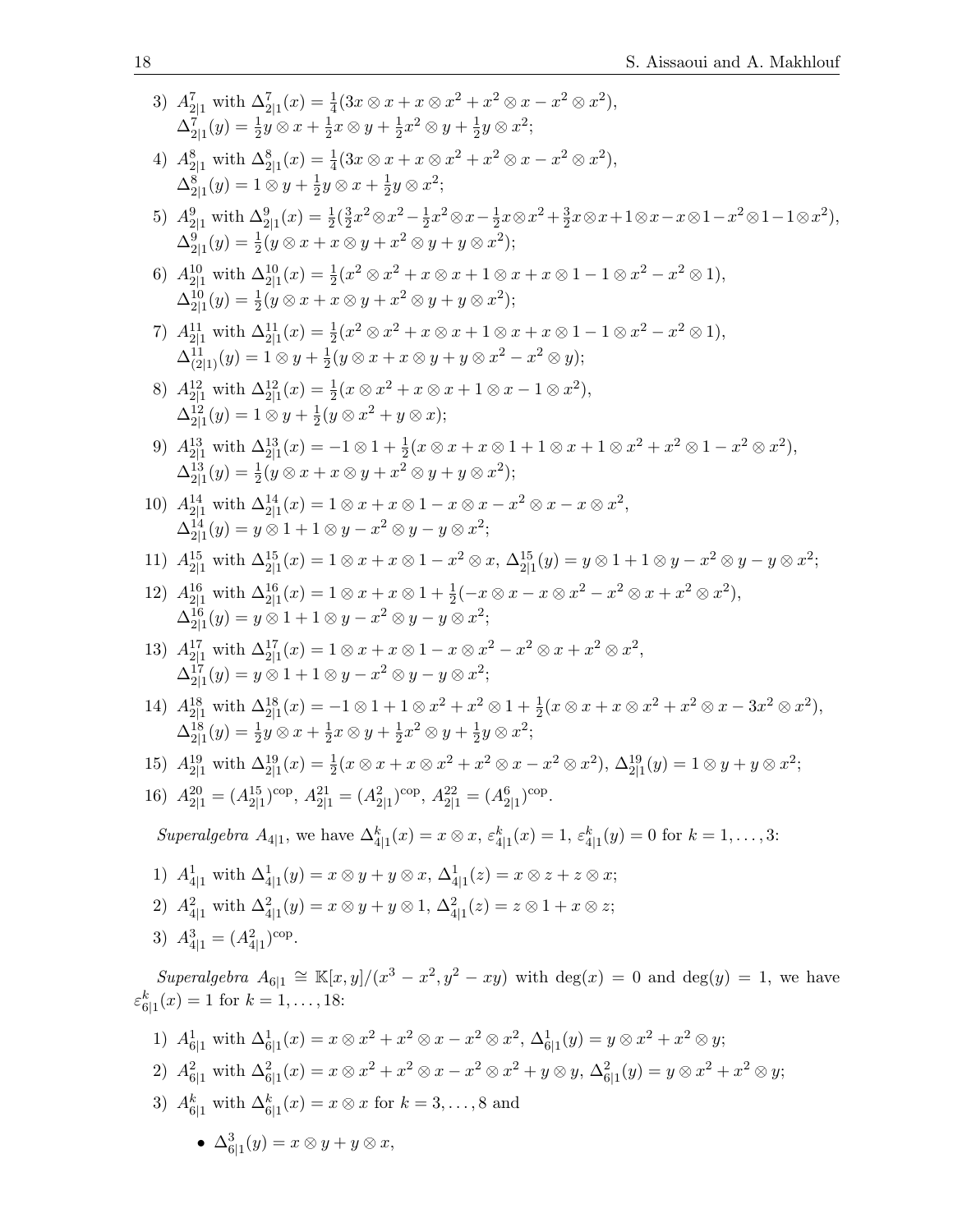• ∆<sup>4</sup> 6|1 (y) = y ⊗ x <sup>2</sup> + x ⊗ y, • ∆<sup>5</sup> 6|1 (y) = y ⊗ x <sup>2</sup> + x <sup>2</sup> ⊗ y, • ∆<sup>6</sup> 6|1 (y) = y ⊗ 1 + x ⊗ y, • ∆<sup>7</sup> 6|1 (y) = y ⊗ 1 + x <sup>2</sup> ⊗ y, • ∆<sup>8</sup> 6|1 (y) = 1 ⊗ y + y ⊗ 1; 4) A<sup>9</sup> <sup>6</sup>|<sup>1</sup> with ∆<sup>9</sup> 6|1 (x) = x ⊗ x + y ⊗ y, ∆<sup>9</sup> 6|1 (y) = x ⊗ y + y ⊗ x; 5) A<sup>10</sup> <sup>6</sup>|<sup>1</sup> with ∆<sup>10</sup> 6|1 (x) = x ⊗ 1 − x <sup>2</sup> ⊗ 1 + x <sup>2</sup> ⊗ x, ∆<sup>10</sup> 6|1 (y) = y ⊗ x <sup>2</sup> + x <sup>2</sup> ⊗ y; 6) A<sup>11</sup> <sup>6</sup>|<sup>1</sup> with ∆<sup>11</sup> 6|1 (x) = x ⊗ x <sup>2</sup> + x <sup>2</sup> ⊗ x − x <sup>2</sup> ⊗ x 2 , ∆<sup>11</sup> 6|1 (y) = y ⊗ 1 + x <sup>2</sup> ⊗ y; 7) A<sup>12</sup> <sup>6</sup>|<sup>1</sup> with ∆<sup>12</sup> 6|1 (x) = x ⊗ 1 − x <sup>2</sup> ⊗ 1 + x <sup>2</sup> ⊗ x, ∆<sup>12</sup> 6|1 (y) = x <sup>2</sup> ⊗ y + y ⊗ 1; 8) A<sup>13</sup> <sup>6</sup>|<sup>1</sup> = (A<sup>4</sup> 6|1 ) cop , A<sup>14</sup> <sup>6</sup>|<sup>1</sup> = (A<sup>11</sup> 6|1 ) cop , A<sup>15</sup> <sup>6</sup>|<sup>1</sup> = (A<sup>6</sup> 6|1 ) cop , A<sup>16</sup> <sup>6</sup>|<sup>1</sup> = (A<sup>5</sup> 6|1 ) cop , A<sup>17</sup> <sup>6</sup>|<sup>1</sup> = (A<sup>12</sup> 6|1 ) cop , A<sup>18</sup> <sup>6</sup>|<sup>1</sup> = (A<sup>10</sup> 6|1 ) cop . Superalgebra A13|<sup>1</sup> ∼= Khx, yi/(x <sup>3</sup> − x, y<sup>2</sup> , xy + yx, xy − y) with deg(x) = 0 and deg(y) = 1, we have ε k 13|1 (x) = 0 for k = 1, . . . , 11 and ε k 13|1 (x) = 1 for k = 12, . . . , 21: 1) A<sup>1</sup> <sup>13</sup>|<sup>1</sup> with ∆<sup>1</sup> 13|1 (x) = 1 ⊗ x + x ⊗ 1 − x <sup>2</sup> ⊗ x, ∆<sup>1</sup> 13|1 (y) = 1 ⊗ y + y ⊗ 1 − x <sup>2</sup> ⊗ y − y ⊗ x 2 ; 2) A<sup>2</sup> <sup>13</sup>|<sup>1</sup> with ∆<sup>2</sup> 13|1 (x) = 1 ⊗ x + x ⊗ 1 + <sup>1</sup> 2 x ⊗ x − 1 2 x ⊗ x <sup>2</sup> − 1 2 x <sup>2</sup> ⊗ x − 1 2 x <sup>2</sup> ⊗ x 2 , ∆<sup>2</sup> 13|1 (y) = 1 ⊗ y + y ⊗ 1 − x <sup>2</sup> ⊗ y − y ⊗ x 2 ; 3) A<sup>3</sup> <sup>13</sup>|<sup>1</sup> with ∆<sup>3</sup> 13|1 (x) = 1 ⊗ x + x ⊗ 1 + <sup>1</sup> 2 x ⊗ x − 1 2 x ⊗ x <sup>2</sup> − 1 2 x <sup>2</sup> ⊗ x − 1 2 x <sup>2</sup> ⊗ x 2 , ∆<sup>3</sup> 13|1 (y) = 1 ⊗ y + y ⊗ 1; 4) A<sup>4</sup> <sup>13</sup>|<sup>1</sup> with ∆<sup>4</sup> 13|1 (x) = 1 ⊗ x + x ⊗ 1 + −x <sup>2</sup> ⊗ x − x <sup>2</sup> ⊗ x 2 , ∆<sup>4</sup> 13|1 y) = 1 ⊗ y + y ⊗ 1 − y ⊗ x <sup>2</sup> − x <sup>2</sup> ⊗ y; 5) A<sup>5</sup> <sup>13</sup>|<sup>1</sup> with ∆<sup>5</sup> 13|1 (x) = 1 ⊗ x + x ⊗ 1 − 1 2 x ⊗ x − 1 2 x ⊗ x <sup>2</sup> − 1 2 x <sup>2</sup> ⊗ x + 1 2 x <sup>2</sup> ⊗ x 2 , ∆<sup>5</sup> 13|1 (y) = 1 ⊗ y + y ⊗ 1 − 1 2 x ⊗ y − 1 2 y ⊗ x − 1 2 x <sup>2</sup> ⊗ y − 1 2 y ⊗ x 2 ; 6) A<sup>6</sup> <sup>13</sup>|<sup>1</sup> with ∆<sup>6</sup> 13|1 (x) = 1 ⊗ x + x ⊗ 1 − 1 2 x ⊗ x − 1 2 x ⊗ x <sup>2</sup> − 1 2 x <sup>2</sup> ⊗ x + 1 2 x <sup>2</sup> ⊗ x <sup>2</sup> − 2y ⊗ y, ∆<sup>6</sup> 13|1 (y) = 1 ⊗ y + y ⊗ 1 − 1 2 x ⊗ y − 1 2 y ⊗ x − 1 2 x <sup>2</sup> ⊗ y − 1 2 y ⊗ x 2 ; 7) A<sup>7</sup> <sup>13</sup>|<sup>1</sup> with ∆<sup>7</sup> 13|1 (x) = 1 ⊗ x + x ⊗ 1 − 1 2 x ⊗ x − 1 2 x ⊗ x <sup>2</sup> + 1 2 x <sup>2</sup> ⊗ x <sup>2</sup> − x <sup>2</sup> ⊗ x, ∆<sup>7</sup> 13|1 (y) = 1 ⊗ y + y ⊗ 1 − 1 2 x ⊗ y − 1 2 x <sup>2</sup> ⊗ y − y ⊗ x 2 ; 8) A<sup>8</sup> <sup>13</sup>|<sup>1</sup> with ∆<sup>8</sup> 13|1 (x) = 1 ⊗ x + x ⊗ 1 − x ⊗ x 2 , ∆<sup>8</sup> 13|1 (y) = 1 ⊗ y + y ⊗ 1 − x <sup>2</sup> ⊗ y − y ⊗ x 2 ; 9) A<sup>9</sup> <sup>13</sup>|<sup>1</sup> with ∆<sup>9</sup> 13|1 (x) = 1 ⊗ x + x ⊗ 1 − x ⊗ x 2 , ∆<sup>9</sup> 13|1 (y) = y ⊗ 1 + 1 ⊗ y − y ⊗ x 2 ; 10) A<sup>10</sup> <sup>13</sup>|<sup>1</sup> = (A<sup>9</sup> 13|1 ) cop; 11) A<sup>11</sup> <sup>13</sup>|<sup>1</sup> with ∆<sup>11</sup> 13|1 (x) = 1 ⊗ x + x ⊗ 1 − x ⊗ x − x ⊗ x <sup>2</sup> − x <sup>2</sup> ⊗ x, ∆<sup>11</sup> 13|1 (y) = 1 ⊗ y + y ⊗ 1 − x <sup>2</sup> ⊗ y − y ⊗ x 2 ; 12) A<sup>12</sup> <sup>13</sup>|<sup>1</sup> with ∆<sup>12</sup> 13|1 (x) = <sup>1</sup> 2 1⊗x+ 1 2 x⊗1− 1 2 1⊗x <sup>2</sup>− 1 2 x <sup>2</sup>⊗1− 1 4 x⊗x <sup>2</sup>− 1 4 x <sup>2</sup>⊗x+ 3 4 x⊗x+ 3 4 x <sup>2</sup>⊗x 2 , ∆<sup>12</sup> 13|1 (y) = <sup>1</sup> 2 x ⊗ y + 1 2 y ⊗ x + 1 2 x <sup>2</sup> ⊗ y + 1 2 y ⊗ x 2 ; 13) A<sup>k</sup> <sup>13</sup>|<sup>1</sup> with ∆<sup>k</sup> 13|1 (y) = <sup>1</sup> 2 x ⊗ y + 1 2 y ⊗ x + 1 2 x <sup>2</sup> ⊗ y + 1 2 y ⊗ x 2 for k = 13, . . . , 21: • ∆<sup>13</sup> 13|1 (x) = x ⊗ x, • ∆<sup>14</sup> 13|1 (x) = <sup>1</sup> 2 x ⊗ x + 1 2 x ⊗ x <sup>2</sup> + 1 2 x <sup>2</sup> ⊗ x − 1 2 x <sup>2</sup> ⊗ x <sup>2</sup> + 2y ⊗ y,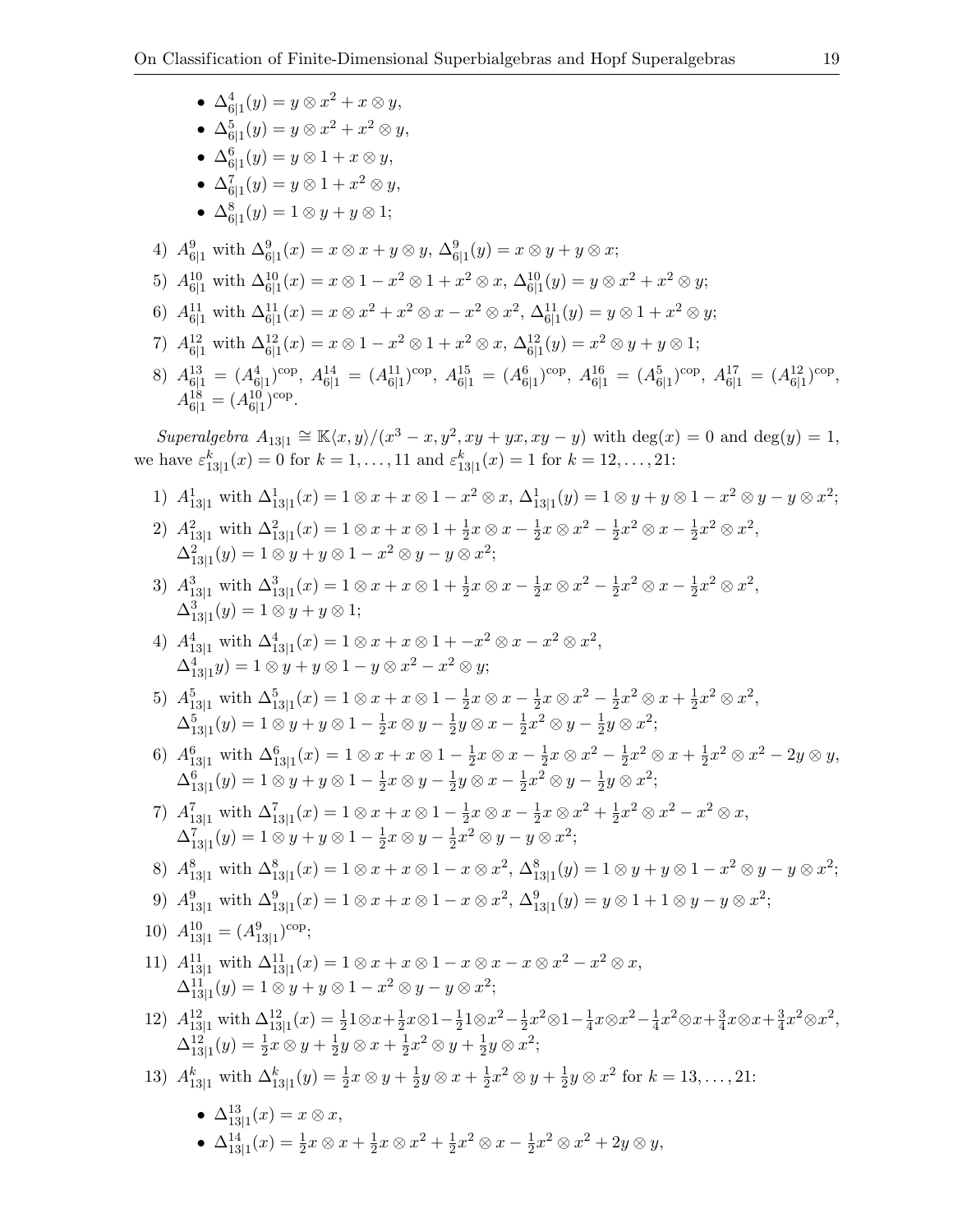•  $\Delta^{15}_{13|1}(x) = \frac{1}{2}x \otimes x + \frac{1}{2}$  $\frac{1}{2}x^2 \otimes x + \frac{1}{2}$  $\frac{1}{2}x\otimes 1-\frac{1}{2}$  $\frac{1}{2}x^2 \otimes 1,$ 

- $\blacklozenge \ \Delta^{16}_{13|1}(x) = \frac{1}{2} 1 \otimes x + \frac{1}{2}$  $\frac{1}{2}x\otimes 1-\frac{1}{2}$  $\frac{1}{2}$ 1 ⊗  $x^2 - \frac{1}{2}$  $\frac{1}{2}x^2 \otimes 1 + \frac{1}{2}x \otimes x + \frac{1}{2}$  $\frac{1}{2}x^2 \otimes x^2$ ,
- $\Delta^{17}_{13|1}(x) = \frac{3}{4}x \otimes x + \frac{1}{4}$  $\frac{1}{4}x\otimes x^2 + \frac{1}{4}$  $\frac{1}{4}x^2 \otimes x - \frac{1}{4}$  $\frac{1}{4}x^2 \otimes x^2$ ,
- $\Delta^{18}_{13|1}(x) = -1 \otimes 1 + \frac{1}{2}x \otimes x + 1 \otimes x^2 + x^2 \otimes 1 + \frac{1}{2}x \otimes x^2 + \frac{1}{2}$  $\frac{1}{2}x^2 \otimes x - \frac{3}{2}$  $\frac{3}{2}x^2 \otimes x^2$ ,
- $\Delta^{19}_{13|1}(x) = -1 \otimes 1 + \frac{1}{2}x \otimes x + 1 \otimes x^2 + x^2 \otimes 1 + \frac{1}{2}x \otimes x^2 + \frac{1}{2}$  $\frac{1}{2}x^2 \otimes x - \frac{3}{2}$  $\frac{3}{2}x^2 \otimes x^2 + 2y \otimes y,$
- $\bullet$   $\Delta^{20}_{13|1}(x) = -1 \otimes 1 + \frac{1}{2}x \otimes x + \frac{1}{2}$  $\frac{1}{2}$ 1  $\otimes$   $x^2 + \frac{1}{2}$  $\frac{1}{2}x^2 \otimes 1 + \frac{1}{2}x \otimes x^2 + \frac{1}{2}$  $\frac{1}{2}x^2 \otimes x - \frac{3}{2}$  $\frac{3}{2}x^2 \otimes x^2;$

14)  $A_{13|1}^{21} = (A_{13|1}^{15})^{\text{cop}}$ .

Superalgebra  $A_{14|1}$ , we have  $\varepsilon_{14|1}^k(x) = 0$ ,  $\varepsilon_{14|1}^k(y) = 0$  for  $k = 1, ..., 9$ :

- 1)  $A_{14|1}^k$  with  $\Delta_{14|1}^1(x) = 1 \otimes x + x \otimes 1 x \otimes x$  for  $k = 1, ..., 6$ :
	- $\Delta^1_{14|1}(y) = 1 \otimes y + y \otimes 1 x \otimes y y \otimes x, \, \Delta^1_{14|1}(z) = 1 \otimes z + z \otimes 1,$
	- $\Delta_{14|1}^2(y) = 1 \otimes y + y \otimes 1 x \otimes y y \otimes x, \, \Delta_{14|1}^2(z) = 1 \otimes z + z \otimes 1 x \otimes z,$
	- $\Delta_{14|1}^3(y) = 1 \otimes y + y \otimes 1 x \otimes y y \otimes x + y \otimes y$ ,  $\Delta_{14|1}^3(z) = 1 \otimes z + z \otimes 1 x \otimes z$ ,
	- $\blacklozenge \ \Delta_{14|1}^4(y) = 1 \otimes y + y \otimes 1 x \otimes y y \otimes x, \, \Delta_{14|1}^4(z) = 1 \otimes z + z \otimes 1 x \otimes z z \otimes x,$
	- $\Delta^5_{14|1}(y) = 1 \otimes y + y \otimes 1 x \otimes y y \otimes x + y \otimes y$ ,  $\Delta^5_{14|1}(z) = 1 \otimes z + z \otimes 1 x \otimes z z \otimes x + z \otimes y$ ,

• 
$$
\Delta_{14|1}^6(y) = 1 \otimes y + y \otimes 1 - x \otimes z - z \otimes x + y \otimes y, \ \Delta_{14|1}^6(z) = 1 \otimes z + z \otimes 1 - x \otimes z - z \otimes x;
$$

2)  $A_{14|1}^7$  with  $\Delta_{14|1}^7(x) = 1 \otimes x + x \otimes 1 - x \otimes x + y \otimes y$ ,  $\Delta^7_{14|1}(y) = 1 \otimes y + y \otimes 1 - x \otimes y - y \otimes x + y \otimes y, \ \Delta^7_{14|1}(z) = 1 \otimes z + z \otimes 1;$ 

.

3) 
$$
A_{14|1}^8 = (A_{14|1}^2)^{\text{cop}}, A_{14|1}^9 = (A_{14|1}^3)^{\text{cop}}
$$

Superalgebra  $A_{14|2}$ , we have  $\varepsilon_{14|2}^k(x) = 0$  and  $\varepsilon_{14|2}^k(y) = 0$  for  $k = 1, ..., 4$ :

- 1)  $A_{14|2}^1$  with  $\Delta_{14|2}^1(x) = 1 \otimes x + x \otimes 1 x \otimes x$ ,  $\Delta_{14|2}^1(y) = 1 \otimes y + y \otimes 1 y \otimes z z \otimes x$ ,  $\Delta^1_{14|2}(z) = 1 \otimes z + z \otimes 1 - z \otimes x - x \otimes z;$
- 2)  $A_{14|2}^2$  with  $\Delta_{14|2}^2(x) = 1 \otimes x + x \otimes 1 x \otimes x$ ,  $\Delta_{14|2}^2(y) = 1 \otimes y + y \otimes 1 x \otimes y$ ,  $\Delta^2_{14|2}(z) = 1 \otimes z + z \otimes 1 - x \otimes z - z \otimes x;$
- 3)  $A_{14|2}^3$  with  $\Delta_{14|2}^3(x) = 1 \otimes x + x \otimes 1 x \otimes x$ ,  $\Delta_{14|2}^3(y) = 1 \otimes y + y \otimes 1 x \otimes y y \otimes x + y \otimes y$ ,  $\Delta^3_{14|2}(z) = 1 \otimes z + z \otimes 1 - z \otimes x - x \otimes z;$
- 4)  $A_{14|2}^4 = (A_{14|2}^2)^{\text{cop}}$ .

Superalgebra  $A_{15|1}$ , we have  $A_{15|1}^1 = (A_{14|1}^1)^{op}$ ,  $A_{15|1}^2 = (A_{14|1}^2)^{op}$ ,  $A_{15|1}^3 = (A_{14|1}^5)^{op}$ ,  $A_{15|1}^4 =$  $(A_{14|1}^9)^{\text{op}}, A_{15|1}^5 = (A_{14|1}^6)^{\text{op}}, A_{15|1}^6 = (A_{14|1}^3)^{\text{op}}, A_{15|1}^7 = (A_{14|1}^4)^{\text{op}}, A_{15|1}^8 = (A_{14|1}^7)^{\text{op}}, A_{15|1}^9 =$  $(A_{14|1}^4)^{\text{op,cop}}$ .

Superalgebra  $A_{15|2}$ , we have  $A_{15|2}^1 = (A_{14|2}^1)^{op}$ ,  $A_{15|2}^2 = (A_{14|2}^4)^{op}$ ,  $A_{15|2}^3 = (A_{14|2}^2)^{op}$ ,  $A_{15|2}^4 =$  $(A_{14|2}^3)^{\text{op}}.$ 

Superalgebra  $A_{17|1}$ , we have  $\varepsilon_{17|1}^k(x) = 1$  and  $\varepsilon_{17|1}^k(y) = 0$  for  $k = 1, \ldots, 11$ :

- 1)  $A^1_{17|1}$  with  $\Delta^1_{17|1}(x) = x \otimes x + y \otimes y + z \otimes z$ ,  $\Delta^1_{17|1}(y) = x \otimes y + y \otimes x + z \otimes z$ ,  $\Delta^1_{17|1}(z) = x \otimes z + z \otimes x + z \otimes y + y \otimes z;$
- 2)  $A_{17|1}^2$  with  $\Delta_{17|1}^2(x) = x \otimes x + z \otimes z$ ,  $\Delta_{17|1}^2(y) = x \otimes y + y \otimes x$ ,  $\Delta_{17|1}^2(z) = z \otimes x + x \otimes z$ ;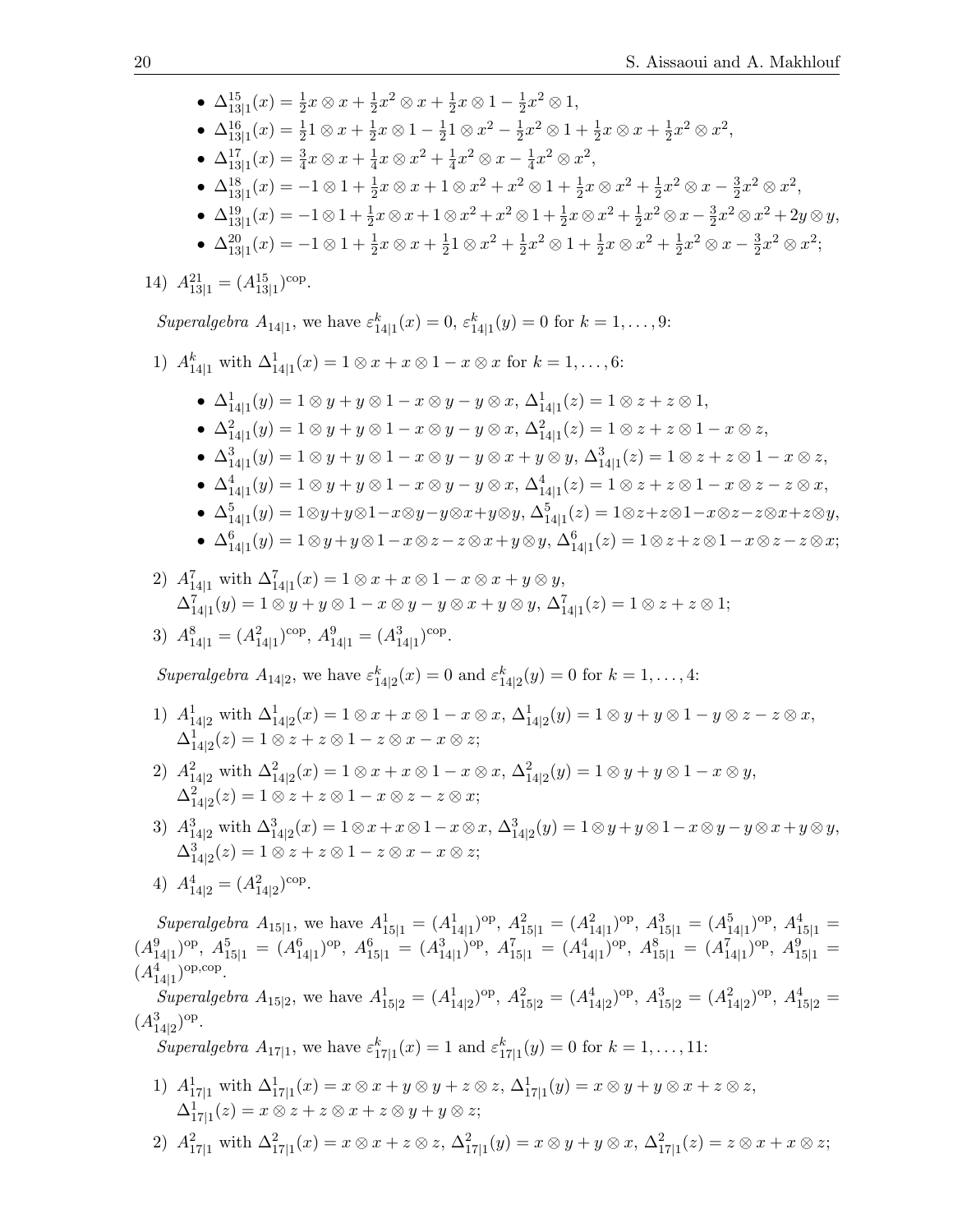- 3)  $A_{17|1}^3$  with  $\Delta_{17|1}^3(x) = x \otimes x + z \otimes z$ ,  $\Delta_{17|1}^3(y) = x \otimes y + y \otimes x + z \otimes z y \otimes y$ ,  $\Delta^3_{17|1}(z) = z \otimes x + x \otimes z;$
- 4)  $A_{17|1}^4$  with  $\Delta_{17|1}^4(x) = x \otimes x + y \otimes y$ ,  $\Delta_{17|1}^4(y) = x \otimes y + y \otimes x$ ,  $\Delta^4_{17|1}(z) = z \otimes x + x \otimes z - z \otimes y - y \otimes z;$
- 5)  $A_{17|1}^k$ , we have  $\Delta_{17|1}^k(x) = x \otimes x$  and  $\Delta_{17|1}^k(y) = x \otimes y + y \otimes x + y \otimes y$  for  $k = 5, 6, 7$ :
	- $\Delta^5_{17|1}(z) = x \otimes z + z \otimes x,$
	- $\Delta_{17|1}^6(z) = x \otimes z + z \otimes x + z \otimes y y \otimes z,$
	- $\Delta_{17|1}^7(z) = z \otimes x + x \otimes z + z \otimes y;$
- 6)  $A_{17|1}^8 = (A_{17|1}^7)^{\text{cop}};$ 7)  $A_{17|1}^k$ , we have  $\Delta_{17|1}^k(x) = x \otimes x$  for  $k = 9, 10, 11$ : •  $\Delta^9_{17|1}(y) = x \otimes y + y \otimes x - y \otimes y, \, \Delta^9_{17|1}(z) = z \otimes x + x \otimes z,$ •  $\Delta^{10}_{17|1}(y) = x \otimes y + y \otimes x + z \otimes z$ ,  $\Delta^{10}_{17|1}(z) = x \otimes z + z \otimes x$ , •  $\Delta^{11}_{17|1}(y) = x \otimes y + y \otimes x + y \otimes y + z \otimes z$ ,  $\Delta^{11}_{17|1}(z) = z \otimes x + x \otimes z + z \otimes y + y \otimes z$ .

#### <span id="page-20-0"></span>A.2 Case dim  $A_0 = 2$

Superalgebra  $A_{2|3}$ , we have  $\Delta_{2|3}^k(x) = 1 \otimes x + x \otimes 1 - x \otimes x$ ,  $\varepsilon_{2|3}^k(x) = 0$  for  $k = 1, ..., 4$ :

- 1)  $A_{2|3}^1$  with  $\Delta_{2|3}^1(y) = 1 \otimes y + y \otimes 1 x \otimes y$ ,  $\Delta_{2|3}^1(z) = 1 \otimes z + z \otimes 1 x \otimes z z \otimes x$ ;
- 2)  $A_{2|3}^2$  with  $\Delta_{2|3}^2(y) = 1 \otimes y + y \otimes 1 x \otimes y + z \otimes x$ ,  $\Delta_{2|3}^2(z) = 1 \otimes z + z \otimes 1 x \otimes z z \otimes x$ ;

3) 
$$
A_{2|3}^3 = (A_{2|3}^1)^{\text{cop}}, A_{2|3}^4 = (A_{2|3}^2)^{\text{cop}}.
$$

Superalgebra  $A_{3|2} \cong \mathbb{K}\langle x,y\rangle/(x^2-x,y^2,yx)$  with  $\deg(x) = 0$  and  $\deg(y) = 1$ , we have  $\varepsilon_{3|2}^k(x) = 0$  for  $k = 1, ..., 9$ :

- 1)  $A_{3|2}^k$  with  $\Delta_{3|2}^k(x) = 1 \otimes x + x \otimes 1 2x \otimes x$  for  $k = 1, 2$ , and
	- $\Delta_{3|2}^1(y) = 1 \otimes y + y \otimes 1 2x \otimes y,$
	- $\Delta_{3|2}^2(y) = 1 \otimes y + y \otimes 1;$

2)  $A_{3|2}^k$  with  $\Delta_{3|2}^k(x) = 1 \otimes x + x \otimes 1 - x \otimes x$ , for  $k = 3, ..., 9$ , and

- $\Delta_{3|2}^3(y) = 1 \otimes y + y \otimes 1 x \otimes y y \otimes x + xy \otimes x + x \otimes xy,$
- $\Delta_{3|2}^4(y) = 1 \otimes y + y \otimes 1 x \otimes y xy \otimes x$ ,
- $\Delta_{3|2}^5(y) = 1 \otimes y + y \otimes 1 x \otimes y y \otimes x$ ,
- $\Delta_{3|2}^6(y) = 1 \otimes y + y \otimes 1 x \otimes xy xy \otimes x$ ,
- $\Delta_{3|2}^7(y) = 1 \otimes y + y \otimes 1 y \otimes x$ ,
- $\Delta_{3|2}^8(y) = 1 \otimes y + y \otimes 1,$
- $A_{3|2}^9 = (A_{3|2}^4)^{\text{cop}}$ .

Superalgebra  $A_{6|2}$ , we have  $\Delta_{6|2}^k(x) = x \otimes x$  and  $\varepsilon_{6|2}^k(x) = 1$  for  $k = 1, ..., 11$ :

1)  $A_{6|2}^k$  with  $\Delta_{6|2}^k(y) = y \otimes x + x \otimes y$  for  $k = 1, ..., 4$ , and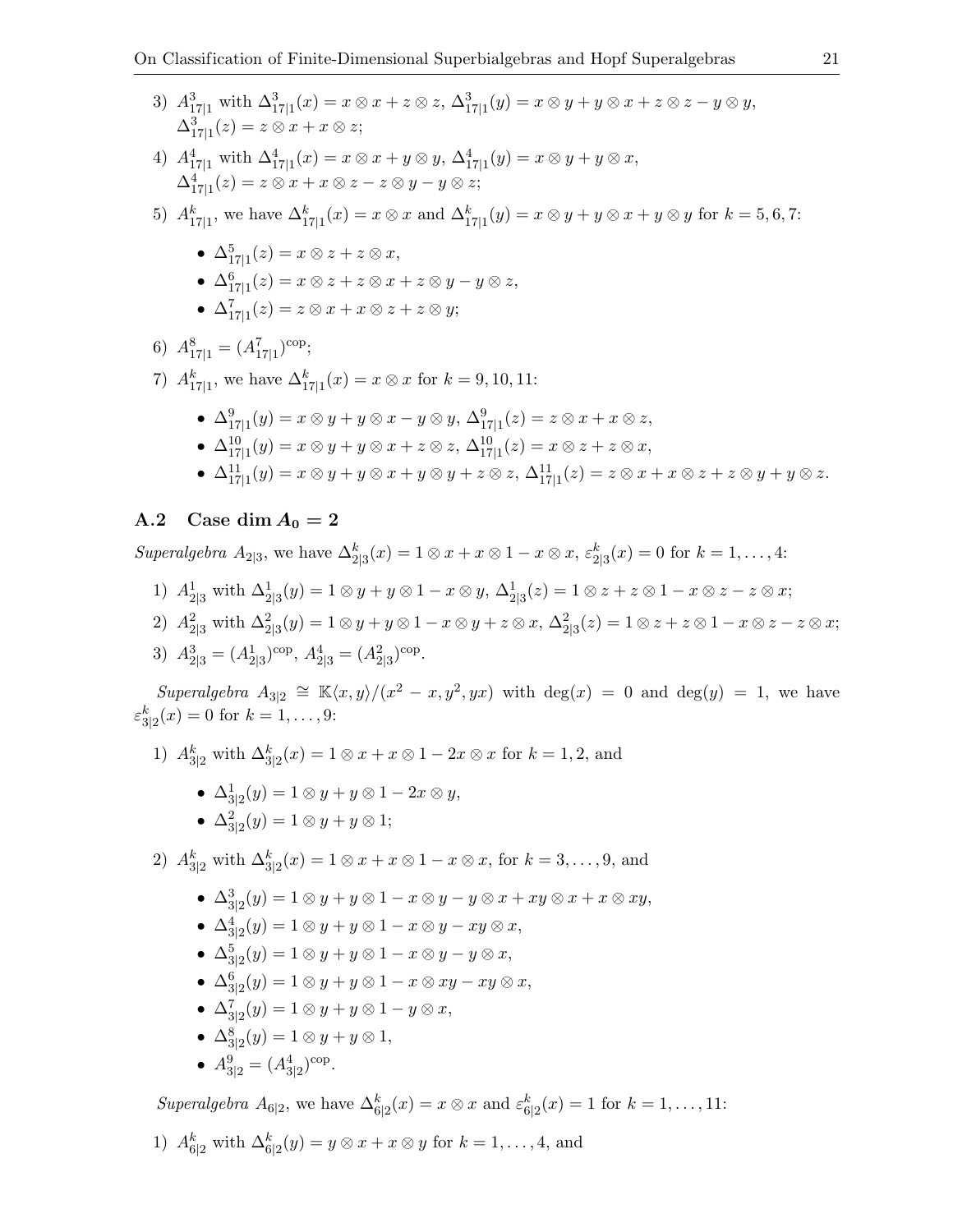•  $\Delta^1_{6|2}(z) = z \otimes 1 + 1 \otimes z,$ •  $\Delta^2_{6|2}(z) = z \otimes x + x \otimes z,$ •  $\Delta_{6|2}^3(z) = z \otimes x + 1 \otimes z,$ •  $\Delta_{6|2}^4(z) = 1 \otimes z + z \otimes x + 1 \otimes y - x \otimes y;$ 2)  $A_{6|2}^5$  with  $\Delta_{6|2}^6(y) = y \otimes 1 + 1 \otimes y$ ,  $\Delta_{6|2}^5(z) = z \otimes x + x \otimes z$ ; 3)  $A_{6|2}^6$  with  $\Delta_{6|2}^6(y) = y \otimes x + 1 \otimes y$ ,  $\Delta_{6|2}^6(z) = z \otimes x + 1 \otimes z$ ; 4)  $A_{6|2}^7$  with  $\Delta_{6|2}^7(y) = 1 \otimes y + y \otimes x$ ,  $\Delta_{6|2}^7(z) = x \otimes z + z \otimes x$ ; 5)  $A_{6|2}^8$  with  $\Delta_{6|2}^8(y) = y \otimes x + x \otimes y + z \otimes 1 + 1 \otimes z - x \otimes z - z \otimes x$ ,  $\Delta_{6|2}^8(z) = 1 \otimes z + z \otimes 1$ ; 6)  $A_{6|2}^9$  with  $\Delta_{6|2}^9(y) = y \otimes x + 1 \otimes y + z \otimes 1 + 1 \otimes z - z \otimes x - x \otimes z$ ,  $\Delta_{6|2}^9(z) = z \otimes x + 1 \otimes z$ ; 7)  $A_{6|2}^{10}$  with  $\Delta_{6|2}^{10}(y) = y \otimes x + \frac{1}{2}$  $\frac{1}{2}x\otimes y+\frac{1}{2}$  $\frac{1}{2}1 \otimes y + \frac{1}{4}$  $\frac{1}{4}$ 1 ⊗  $z-\frac{1}{4}$  $rac{1}{4}x\otimes z,$  $\Delta^{10}_{6|2}(z) = z \otimes x + \frac{1}{2}$  $\frac{1}{2}$ 1 ⊗ z + 1 ⊗ y − x ⊗ y +  $\frac{1}{2}$  $\frac{1}{2}x\otimes z;$ 8)  $A_{6|2}^{11} = (A_{3|2}^6)^{\text{cop}}$ . Superalgebra  $A_{11|2} \cong \mathbb{K}\langle x,y\rangle/(x^2-x,y^2,xy-yx-y)$  with  $\deg(x) = 0, \deg(y) = 1$ : 1)  $\Delta^1_{11|2}(x) = 1 \otimes x + x \otimes 1 - 2x \otimes x$ ,  $\Delta^1_{11|2}(y) = 1 \otimes y + y \otimes 1 - 2x \otimes xy - 2xy \otimes x$ ,  $\varepsilon_{11|2}^1(x) = 1.$ Superalgebra  $A_{12|2}^1 \cong \mathbb{K}\langle x,y\rangle/(x^2,y^2,xy+yx)$  with  $\deg(x) = \deg(y) = 1$ : 1)  $\Delta^1_{12|2}(x) = 1 \otimes x + x \otimes 1$ ,  $\Delta^1_{12|2}(y) = 1 \otimes y + y \otimes 1$ . Superalgebra  $A_{14|3}$ , we have  $\Delta_{14|3}^k(z) = 1 \otimes z + z \otimes 1 - x \otimes z - z \otimes x$  and  $\varepsilon_{14|3}^k(x) = 0$  for  $k = 1, \ldots, 7$ :

- 1)  $A_{14|3}^k$  with  $\Delta_{14|3}^k(x) = 1 \otimes x + x \otimes 1 x \otimes x$  for  $k = 1, ..., 4$ :
	- $\Delta^1_{14|3}(y) = 1 \otimes y + y \otimes 1,$
	- $\Delta^2_{14|3}(y) = 1 \otimes y + y \otimes 1 + x \otimes z + z \otimes x,$
	- $\Delta^3_{14|3}(y) = 1 \otimes y + y \otimes 1 x \otimes y,$
	- $\Delta^4_{14|3}(y) = 1 \otimes y + y \otimes 1 x \otimes y y \otimes x;$
- 2)  $A_{14|3}^k$  with  $\Delta_{14|3}^k(x) = 1 \otimes x + x \otimes 1 x \otimes x + z \otimes z$  for  $k = 5, 6$ :
	- $\Delta^5_{14|3}(y) = 1 \otimes y + y \otimes 1,$
	- $\Delta_{14|3}^6(y) = 1 \otimes y + y \otimes 1 + x \otimes z + z \otimes x;$
- 3)  $A_{14|3}^7 = (A_{14|3}^3)^{\text{cop}}$ .

Superalgebra  $A_{15|3}$ , we have  $A_{15|3}^1 = (A_{14|3}^1)^{op}$ ,  $A_{15|3}^2 = (A_{14|3}^2)^{op}$ ,  $A_{15|3}^3 = (A_{14|3}^3)^{op}$ ,  $A_{15|3}^4 =$  $(A_{14|3}^4)^{\text{op}}, A_{15|3}^5 = (A_{14|3}^5)^{\text{op}}, A_{15|3}^6 = (A_{14|3}^6)^{\text{op}}, A_{15|3}^7 = (A_{14|3}^5)^{\text{op}, \text{cop}}.$ 

Superalgebra  $A_{17|2}$ , we have:

- 1)  $A^1_{17|2}$  with  $\Delta^1_{17|2}(x) = 1 \otimes x + x \otimes 1 x \otimes x$ ,  $\Delta^1_{17|2}(y) = 1 \otimes y + y \otimes 1 y \otimes x x \otimes y$ ,  $\Delta^1_{17|2}(z) = 1 \otimes z + z \otimes 1 - z \otimes x - x \otimes z, \, \varepsilon^7_{15|3}(x) = 0;$
- 2)  $A_{17|2}^2$  with  $\Delta_{17|2}^2(x) = x \otimes x, \ \Delta_{17|2}^2(y) = x \otimes y + y \otimes x, \ \Delta_{17|2}^2(z) = x \otimes z + z \otimes x, \ \varepsilon_{15|3}^7(x) = 1.$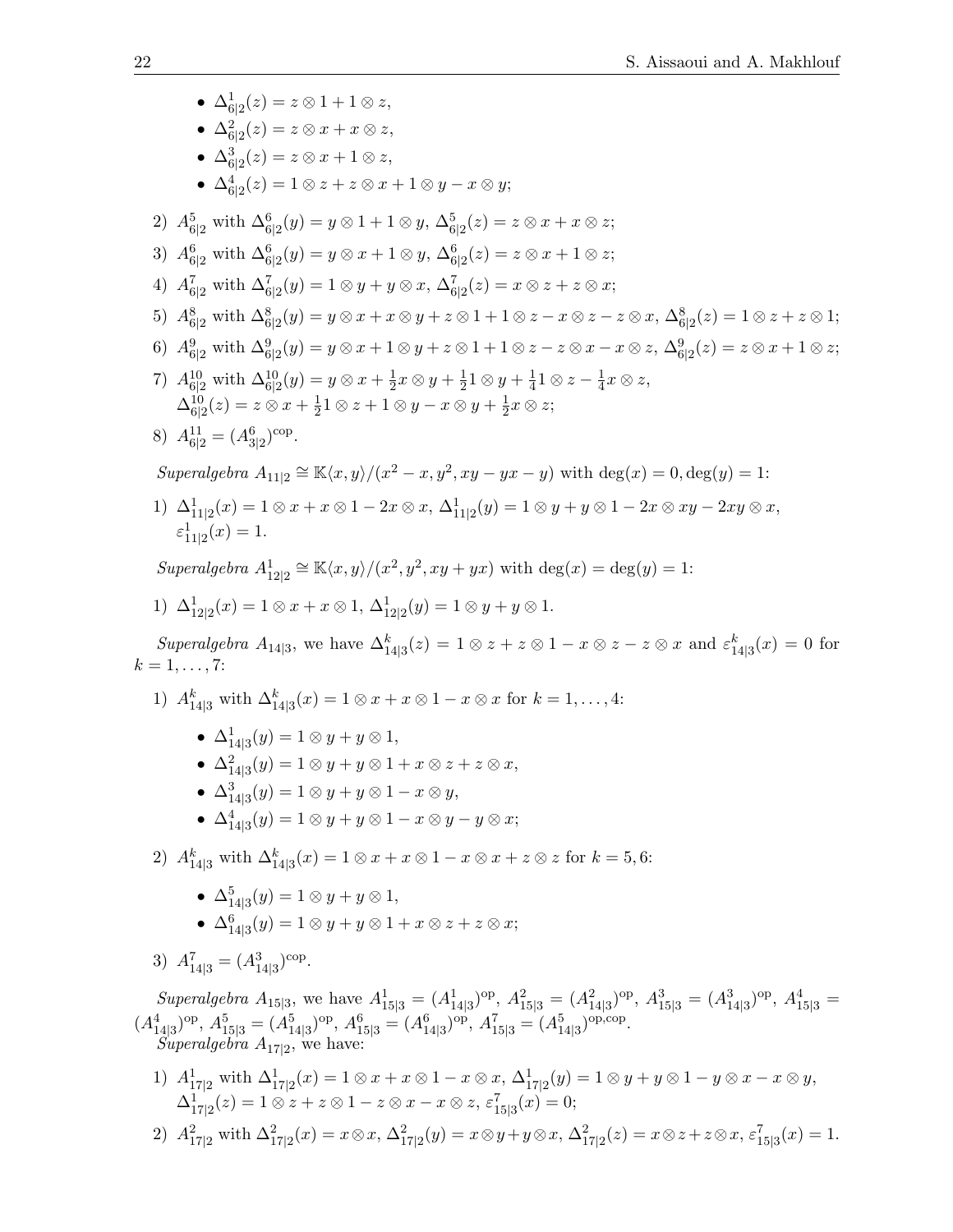#### Acknowledgements

The authors are grateful to the referees for their valuable remarks and suggestions.

### References

- <span id="page-22-12"></span>[1] Abe E., Hopf algebras, Cambridge Tracts in Mathematics, Vol. 74, Cambridge University Press, Cambridge, 1980.
- <span id="page-22-6"></span>[2] Andruskiewitsch N., About finite dimensional Hopf algebras, in Quantum Symmetries in Theoretical Physics and Mathematics (Bariloche, 2000), [Contemp. Math.](http://dx.doi.org/10.1090/conm/294/04969), Vol. 294, Amer. Math. Soc., Providence, RI, 2002, 1–57.
- <span id="page-22-1"></span>[3] Andruskiewitsch N., Angiono I., Yamane H., On pointed Hopf superalgebras, in New developments in Lie theory and its applications, [Contemp. Math.](http://dx.doi.org/10.1090/conm/544/10752), Vol. 544, Amer. Math. Soc., Providence, RI, 2011, 123–140, [arXiv:1009.5148.](http://arxiv.org/abs/1009.5148)
- <span id="page-22-2"></span>[4] Andruskiewitsch N., Etingof P., Gelaki S., Triangular Hopf algebras with the Chevalley property, [Michigan](http://dx.doi.org/10.1307/mmj/1008719774) [Math. J.](http://dx.doi.org/10.1307/mmj/1008719774) 49 (2001), 277–298, [math.QA/0008232.](http://arxiv.org/abs/math.QA/0008232)
- <span id="page-22-7"></span>[5] Andruskiewitsch N., Schneider H.J., On the classification of finite-dimensional pointed Hopf algebras, [Ann.](http://dx.doi.org/10.4007/annals.2010.171.375) [of Math.](http://dx.doi.org/10.4007/annals.2010.171.375) 171 (2010), 375–417, math. $QA/0502157$ .
- <span id="page-22-21"></span>[6] Armour A., The algebraic and geometric classification of four dimensional super-algebras, Master Thesis, Victoria University of Wellington, 2006.
- <span id="page-22-18"></span>[7] Armour A., Chen H.X., Zhang Y., Classification of 4-dimensional graded algebras, [Comm. Algebra](http://dx.doi.org/10.1080/00927870802467304) 37 (2009), 3697–3728.
- <span id="page-22-22"></span>[8] Beattie M., Dăscălescu S., Hopf algebras of dimension 14, [J. London Math. Soc.](http://dx.doi.org/10.1112/S0024610703004927) 69 (2004), 65–78, [math.QA/0205243.](http://arxiv.org/abs/math.QA/0205243)
- <span id="page-22-8"></span>[9] Beattie M., Dăscălescu S., Grünenfelder L., On the number of types of finite-dimensional Hopf algebras, [Invent. Math.](http://dx.doi.org/10.1007/s002220050302) 136 (1999), 1–7.
- <span id="page-22-9"></span>[10] Beattie M., García G.A., Classifying Hopf algebras of a given dimension, in Hopf Algebras and Tensor Categories, [Contemp. Math.](http://dx.doi.org/10.1090/conm/585/11615), Vol. 585, Amer. Math. Soc., Providence, RI, 2013, 125–152, [arXiv:1206.6529.](http://arxiv.org/abs/1206.6529)
- <span id="page-22-23"></span>[11] Cheng Y.L., Ng S.H., On Hopf algebras of dimension 4p, [J. Algebra](http://dx.doi.org/10.1016/j.jalgebra.2010.08.029) 328 (2011), 399–419.
- <span id="page-22-15"></span>[12] Connes A., Kreimer D., Hopf algebras, renormalization and noncommutative geometry, [Comm. Math. Phys.](http://dx.doi.org/10.1007/s002200050499) 199 (1998), 203–242, [hep-th/9808042.](http://arxiv.org/abs/hep-th/9808042)
- <span id="page-22-4"></span>[13] Deguchi T., Fujii A., Ito K., Quantum superalgebra  $U_q$ osp $(2, 2)$ , [Phys. Lett. B](http://dx.doi.org/10.1016/0370-2693(90)91729-U) 238 (1990), 242–246.
- <span id="page-22-19"></span>[14] Dekkar K., Makhlouf A., Bialgebra structures of 2-associative algebras, Arab. J. Sci. Eng. Sect. C Theme Issues 33 (2008), 137–151.
- <span id="page-22-10"></span>[15] Etingof P., Gelaki S., The classification of finite-dimensional triangular Hopf algebras over an algebraically closed field of characteristic 0, Mosc. Math. J. 3 (2003), 37–43.
- <span id="page-22-11"></span>[16] Fukuda N., Semisimple Hopf algebras of dimension 12, Tsukuba J. Math. 21 (1997), 43–54.
- <span id="page-22-20"></span>[17] Gabriel P., Finite representation type is open, in Proceedings of the International Conference on Representations of Algebras (Carleton Univ., Ottawa, Ont., 1974), [Lecture Notes in Math.](http://dx.doi.org/10.1007/BFb0081219), Vol. 488, Springer, Berlin, 1975, 132–155.
- <span id="page-22-3"></span>[18] Gould M.D., Zhang R.B., Bracken A.J., Quantum double construction for graded Hopf algebras, [Bull.](http://dx.doi.org/10.1017/S0004972700015197) [Austral. Math. Soc.](http://dx.doi.org/10.1017/S0004972700015197) 47 (1993), 353–375.
- <span id="page-22-13"></span>[19] Guichardet A., Groupes quantiques. Introduction au point de vue formel, Savoirs Actuels, InterEditions, Paris, 1995.
- <span id="page-22-16"></span>[20] Holtkamp R., Comparison of Hopf algebras on trees, [Arch. Math. \(Basel\)](http://dx.doi.org/10.1007/s00013-003-0796-y) 80 (2003), 368–383.
- <span id="page-22-14"></span>[21] Kassel C., Quantum groups, [Graduate Texts in Mathematics](http://dx.doi.org/10.1007/978-1-4612-0783-2), Vol. 155, Springer-Verlag, New York, 1995.
- <span id="page-22-17"></span>[22] Kreimer D., On the Hopf algebra structure of perturbative quantum field theories, Adv. Theor. Math. Phys. **2** (1998), 303–334, [q-alg/9707029.](http://arxiv.org/abs/q-alg/9707029)
- <span id="page-22-5"></span>[23] Kulish P.P., Reshetikhin N.Y., Universal R-matrix of the quantum superalgebra osp(2|1), [Lett. Math. Phys.](http://dx.doi.org/10.1007/BF00401868) 18 (1989), 143–149.
- <span id="page-22-0"></span>[24] Majid S., Cross products by braided groups and bosonization, [J. Algebra](http://dx.doi.org/10.1006/jabr.1994.1011) 163 (1994), 165–190.